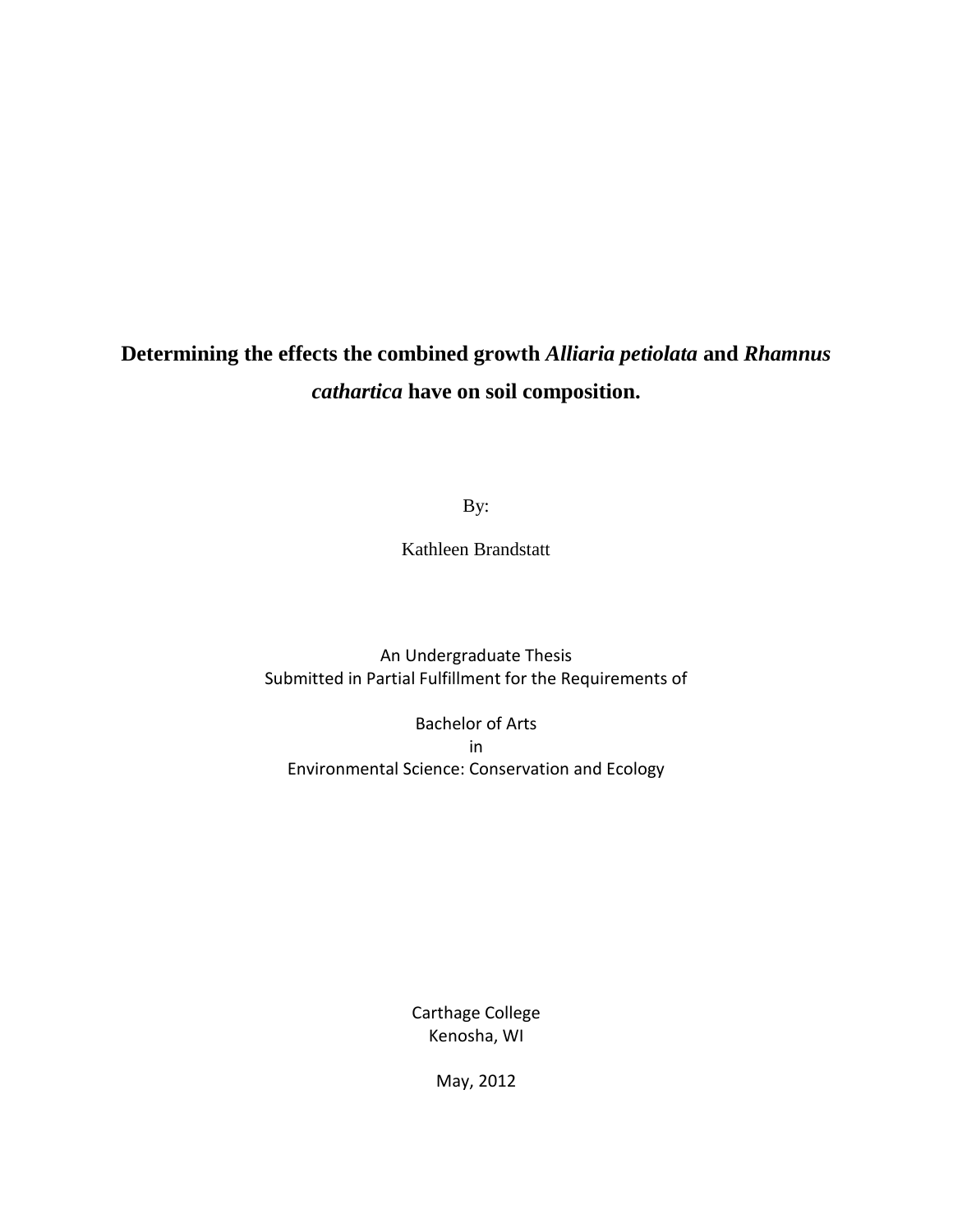## **Determining the effects the combined growth** *Alliaria petiolata* **and** *Rhamnus cathartica* **have on soil composition.**

Kathleen Brandstatt May 4, 2012

#### Abstract

 With invasive species becoming a topic of increasing concern in the scientific and economical realms, it important to understand exactly how invasive plant species are able to alter and affect an ecosystem. Invasive plants affect an ecosystem in many different ways including outcompeting the native plants, reducing biodiversity, and altering soil composition. Two such plants known to alter soil composition are garlic mustard (*A. petiolata*) and buckthorn (*R. cathartica*), common species in the forests of southeastern Wisconsin. Although research has been conducted exploring just how these two plants have affected soil composition, few if any have been performed focusing on their relationship with one another and the combined effect their growth has on the soil. In order to address this issue, this study has been conducted to test the soil from areas with just buckthorn stands, just garlic mustard patches, and then areas where the two plants are growing together. Based on observations from previous research concerning the two plants separately, it was hypothesized that with the combined growth of the two plants the soil will show a significant difference when focusing on soil nutrients, moisture, bulk density, and pH, specifically that the soil with the two plants combined will be higher than the average of the qualities of the soil where the plants grow apart. Though not statistically significant the results showed a trend that supported the hypothesis that soil composition differed when the two plants were growing together. This information collected is useful to gaining a better understanding of how the two plants interact and their possible effects on the soil.

#### **Literature Review**

#### **Introduction**

 Invasive species are regarded as one of the highest causes of biodiversity loss, second only to habitat loss (Soule, 1990), costing the Unites States specifically hundreds of billions of dollars annually in environmental degradation, lost agricultural productivity, and prevention and eradication efforts (Lodge, 2006). Invasions by non-native plant species are increasing, along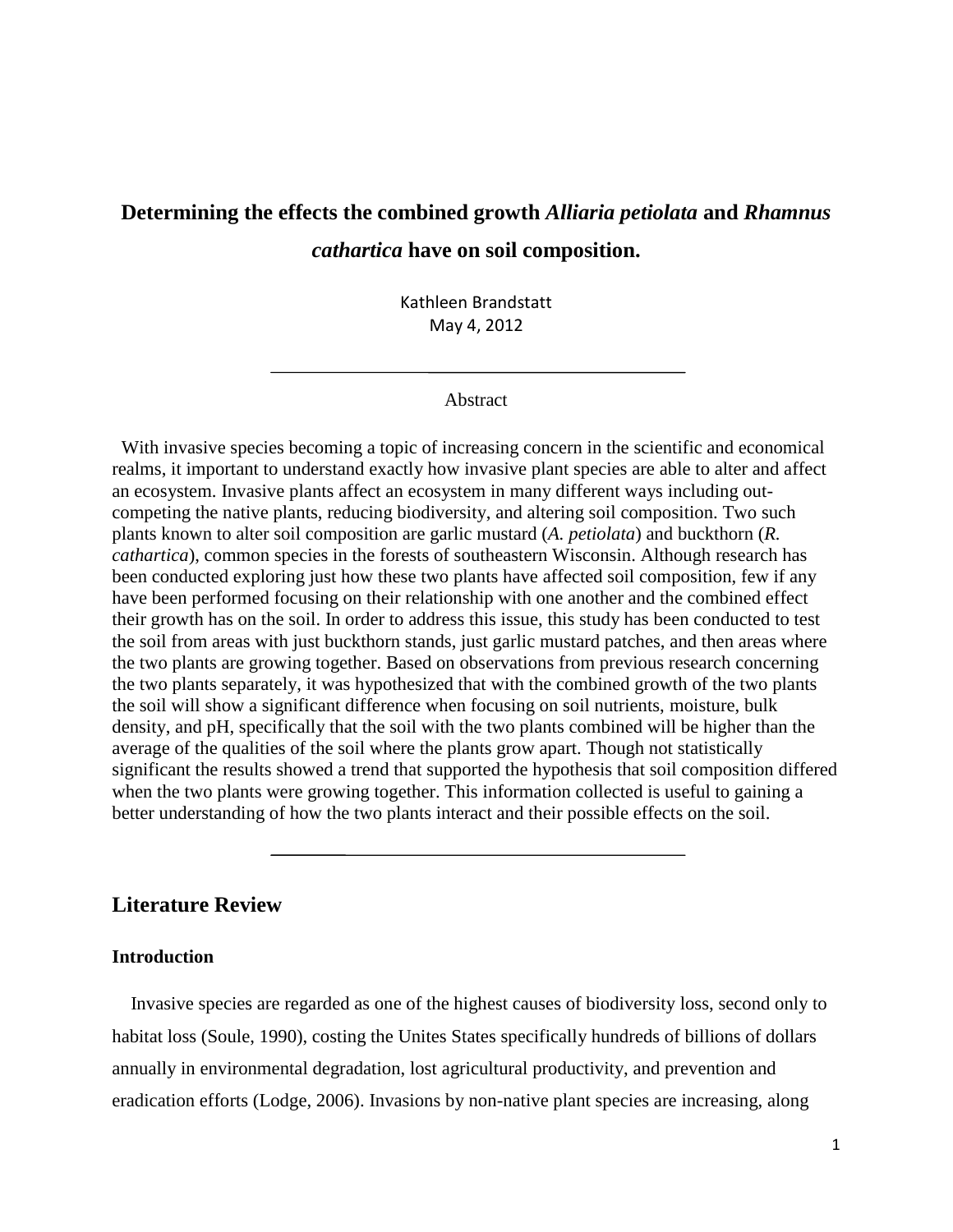with increasing damages to the ecosystem (Lodge, 2006). These species whose introductions are likely to cause economic, environmental, or human harm (WDNR, 2011) differ widely in trait characteristics that make them successful in a variety of environments. For example, for plants, some invasives primarily impact biodiversity because their early and prolific aboveground growth provides dense shade that prevents the later-emerging native species from establishing due to lack of sunlight (Heneghan, 2006). Other invasives are able to exude allelochemicals that deter root establishment of the surrounding plants (Wolfe, 2008). Some invasives may be superior competitors because of faster growth (Heneghan, 2006) or decreased pressure from herbivores in their new environments.

 Although the study of invasive species is a heavily explored topic, scientists still face the challenge of determining what drives invasive success. This is a challenge considering that although these species are most likely interacting with their surrounding environment, most invasive studies are done in isolation, such as focusing on one plant in the environment or conducting a study only in a greenhouse. Looking at invasive species that are different formssuch as a tree, shrub, or herbaceous, is especially important because these relationships are not explored much in previous research. For example, in the Midwest two of the most common invasive plants are buckthorn (*Rhamnus cathartica*, a shrub) and garlic mustard (*Alliaria petiolata*, an herbaceous plant), and though these often co-occur, little is known about how these species interact. Individually, both of them are known to have impacts on the soil – buckthorn through aboveground leaf litter inputs (Heneghan, 2006) and garlic mustard via root exudates (Wolfe, 2008). If these are non-additive responses, it may be that we need to adjust our longterm management techniques for areas that have been influenced by both. Thus, a better understanding of the combined effects of these species on soil properties will improve our ecological understanding of these invaders as well as aid in the refinement of control methods.

#### **Characteristics of Invasive Species**

 In order to determine whether a plant would be considered invasive there are certain characteristics which may be observed. Because invasive plant species are able to out-compete the natives, researchers have found it necessary to carefully examine the qualities these invasives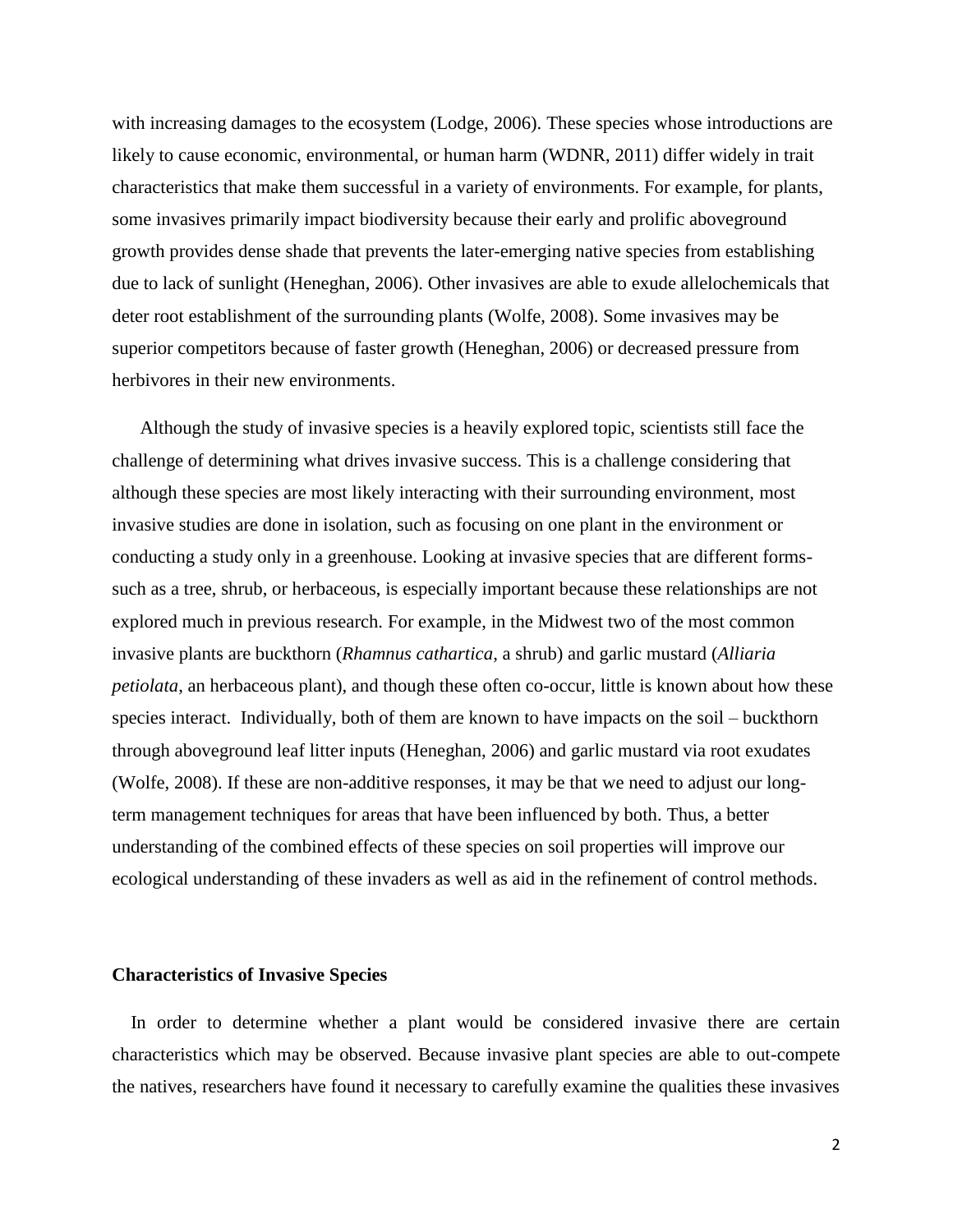have that the natives seem to be lacking. One theory concerning invasive success focuses on the invasives' lack of natural enemies. There is a specific hypothesis known as the 'natural enemies hypothesis' that states that invasive introduced plants spread rapidly because they are liberated from their co-evolved natural environments (Liu, 2006). This hypothesis was supported in that the researchers discovered herbivore damage levels were greater on native plants than on introduced invasive; however, the herbivore damage levels were only marginally greater for the native plants. These results are most likely due to the small numbers of each type studied (Liu, 2006). Studies have shown the herbivores in an area drawn to the native plants in said area rather than the invasives, contributing to the idea that the invasive species have escaped their natural predators and are therefore able to thrive in this new area. The fondness of the herbivores to the natives rather than the invasives may be due to the chemical makeup of both species (Parker, 2007). In the Parker study it was determined that the invasive species were preyed upon less by herbivores than the natives. One hypothesis given for this is that the plant used in the study, *T. repens,* contained an unusual cyanogenesis defense as opposed to the natives used in the study. A second hypothesis for these results is that the native herbivores will feed on plants that they are familiar and comfortable with (Parker, 2007). According to the principle of energy allocation, if less energy is used for defense, then more energy is available for growth. It stands to reason that since these plants no longer need to focus energy on protection against foes, this excess energy would be used towards promoting their success in a new environment. Although this theory has not been abundantly tested research has found the ability of plants to reallocate their energy when natural enemies have been removed is possible (Blossey, 1995). In a study conducted by Blossey (1995) concerning Purple Loosestrife, it was determined that the plants which had the lowest herbivore pressure showed an increase in vegetative growth, with the plant growing to 99.7cm in height in 1991where it was considered invasive compared to 82.6cm in height where it was considered native. In 1992 the pattern was consistent, the invasive plant growing to 177.8cm and the native only 109.7cm.

#### **Determining Invasiveness**

 Factors affecting the growth of plants, including energy use, have all been observed when concerning whether a plant will be invasive in a new area. Daehler (2003) discovered that when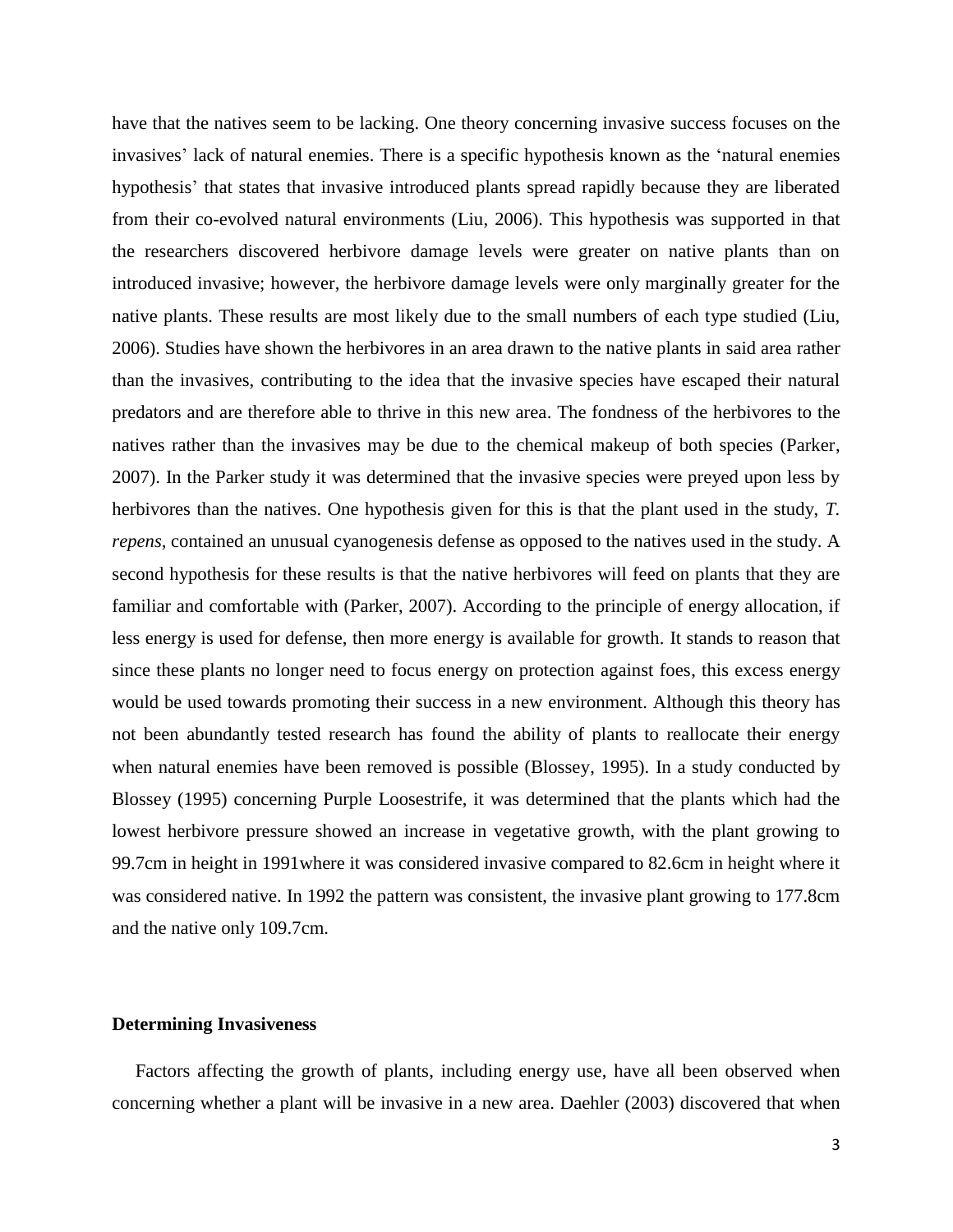resources were abundant in an environment the native species were easily able to out-compete the invasives, but when the situation was reversed and the resources such as water and light became scarce, the invasive species became the dominant species in the environment. Daehler (2003) involved the comparison of 79 independent native-invasive plant species. In 94% of 55 comparisons the natives were able to out-compete the invasives. These results were concluded to be due to the low availability of resources, specifically light, nutrients, and water. The invaders, however, were found to have higher leaf area, lower tissue construction costs, and greater phenotypic plasticity when resources were higher (Daehler, 2003). When an invasive species has greater energy acquisition compared to native plants, it is able to use that energy to grow faster and thus, spread farther than the native plants. The more resources available to the plant, the better it is equipped for growth and spread. This is due to the fact that many invasives are able to expend less energy when they grow cutting construction costs (Leishman, 2007). Leishman (2007) showed native plants and invasive plants to have an equal ability to capture carbon, but the invasive species' leaf traits enabled them to have a higher growing ability. This was determined by obtaining community-level data for 55 vascular plant species nutrientenriched and undisturbed land in Australia. The leaf-trait data was obtained from literature for 75 native and 90 exotic invasive coexisting species (Leishman, 2007). One particular invasive species that has been found to be able to out-compete the native plants in areas where it is found, especially in disturbed sites with plenty of available resources, is *Alliaria petiolata,* or garlic mustard.

#### **Effect of Invasive Plants on Soil Composition**

 There are many ways in which a plant is able to affect the soil composition of the area in which they live (Fig. 1). The effect exotic plants displacing the native plants has on the soil microbial communities is important to gaining a better understanding of how invasive plant species are able to affect soil composition and in turn affect an ecosystem. In a study by Kourtev (2002) it was determined that microbial communities under three different plant species differ in structure and function, supporting the hypothesis that different plant species each have their own effect on the soil composition. It is understood that these soils are affected with the growth of the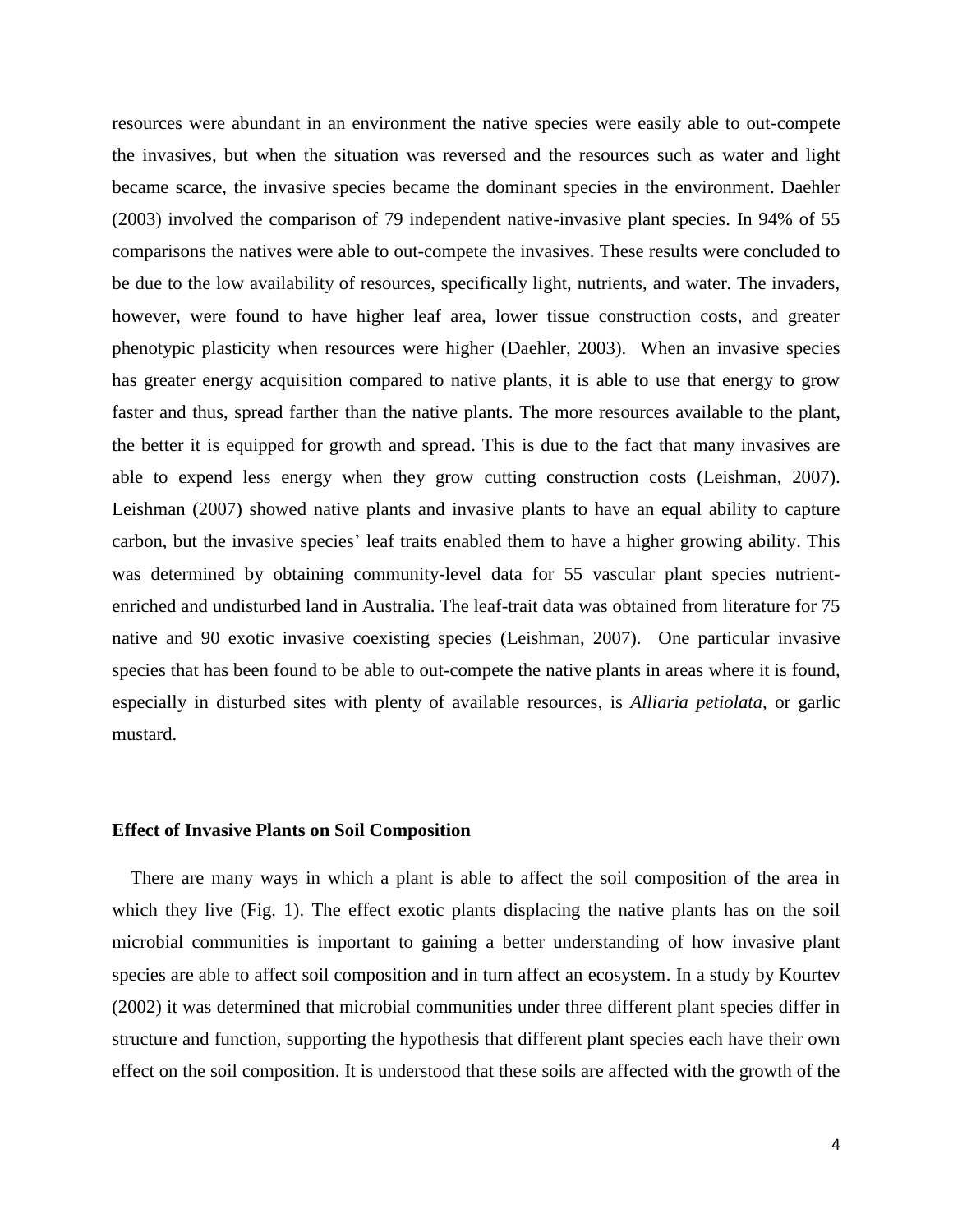plants, either through the litter inputs through the soil or through the growth and activity of the roots (Kourtev, 2002).

 In terms of organic matter, nitrogen levels, moisture, and texture, soil can sometimes be easily affected by the types of plants found growing within the soil. Although these components of soil are affected when exotic plants are introduced, another aspect is the actual soil biota living within the soil, directly affected by the types of plants it interacts with which can potentially change the composition of the soil itself. It may seem as though exotic plants have a very miniscule effect on what is happening below the ground, but changes in the plant community can have a direct effect on the soil community. Each plant in an ecosystem supplies the soil with organic matter from its own leaves and from the substances it exudes from its roots, affecting the chemical make- up of the soil itself. The change of plant inputs in the soil can alter the nutrient levels, moisture content, acidity, fire resistance, and many other attributes of the soil. Although there is a large amount of research focusing on the effects invasive species have on the native plants in their invaded ecosystems, there are relatively few studies concerning the effects these invaders have on the soil itself.

 It is also important to note that the effects an invasive species has on the soil composition or on an entire ecosystem itself may also vary depending on the area. The effects on the soil may also be altered if more than one invasive species is interacting with the area (Kourtev, 2002). One such study concerning interacting invasive plant species was done by Wolfe (2005) where it was concluded that the microbial composition was altered with the two invaders when compared to the native plant's microbial composition. Another study done in New Jersey with *Vaccinium palladium,* or blue ridge blueberry, showed the shrub's high levels of nitrogen in the leaf litter, giving the soil a higher pH and nitrification rates than under a native shrub in the area (Heneghan 2006). According to some of the research previous conducted these plants are able to have a positive, negative, and neutral effect on the soil and soil biota. Because of these results it becomes even more necessary for more research to be conducted, directly focusing on specific invasive species and their specific effects on the soil composition and soil biota (Wolfe, 2005). An example where two different invasive species have affected the soil composition in one area is a study of *B. thunbergii* (Japanese Barberry) and *M. vimineum* (Japanese Stiltgrass). These two plants were responsible for the increase in pH because of their high rates of nitrate uptake by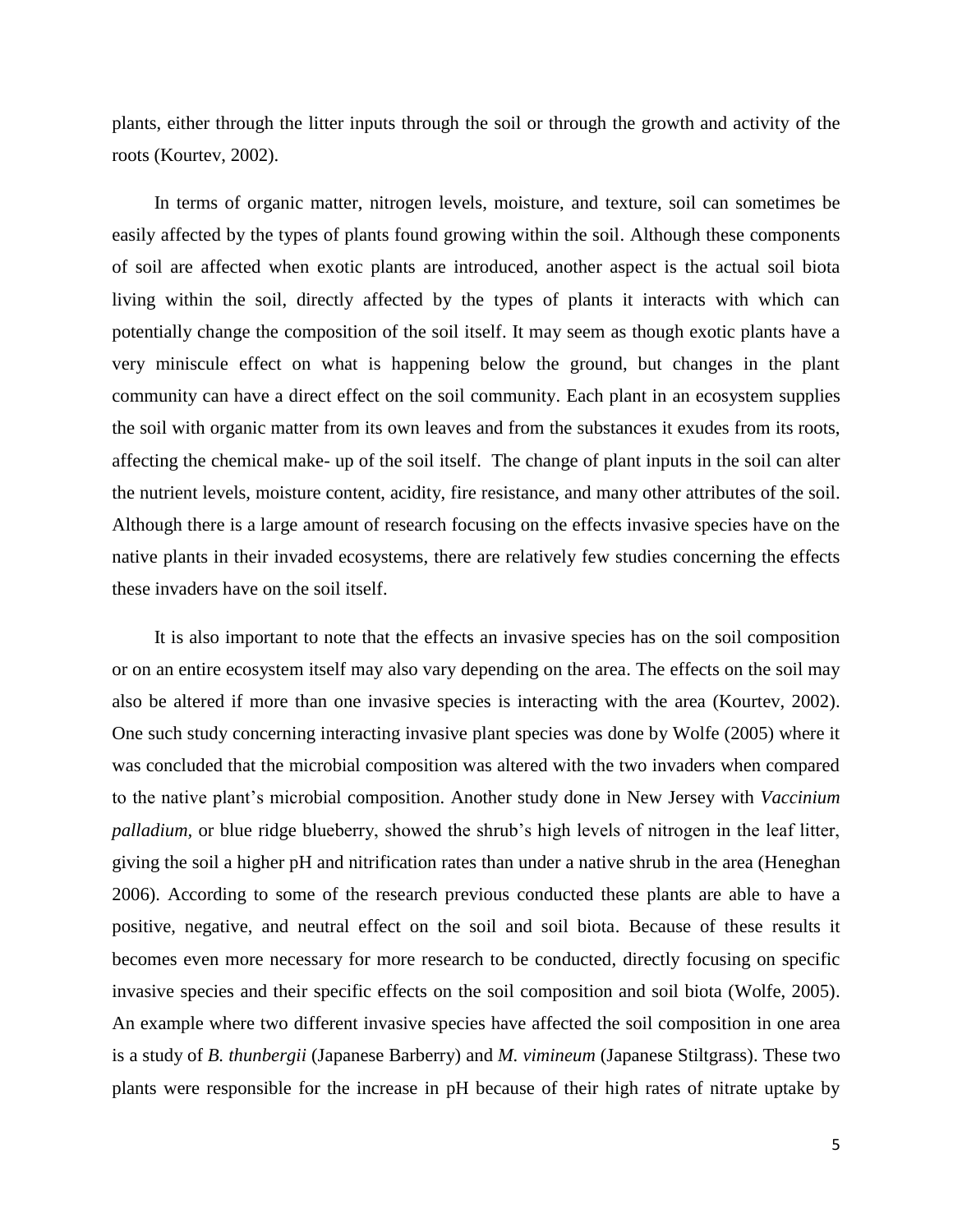their roots (Ehrenfeld, 2001). One of the main reasons for examining the soil composition in areas where exotic species were or are prevalent is due to the changes these species produce long term on the soil. In an area where restoration projects have been established it is especially important to note the changes in the soil composition considering many believe with the removal of the invasive species will come the flourish of the native species. If this were the case, the soil composition under both the native plant and invasive plant would have had to remain the same (Heneghan, 2006).



Figure 1: "Conceptual diagram illustrating potential pathways by which the displacement of native plant species (plant on left) by exotic plants (taller plant on right) can cause shifts in soil community composition and function. Five direct pathways are illustrated: differences in the quantity or quality of (1) litter production or (2) root exudates, altering resource availability for belowground communities; (3) release of novel chemicals with antimicrobial activities; (4) novel nutrient acquisition strategies such as nitrogen fixation that can alter biogeochemical processes; and (5) differences in the local soil environment induced by changes in root architecture or function. These direct mechanisms may lead to indirect effects, such as changes in disturbance regimes, including fire (1a). The effects of one exotic plant species on soil biota may be manifested by one of these mechanisms or by several mechanisms acting simultaneously" (Wolfe, 2005).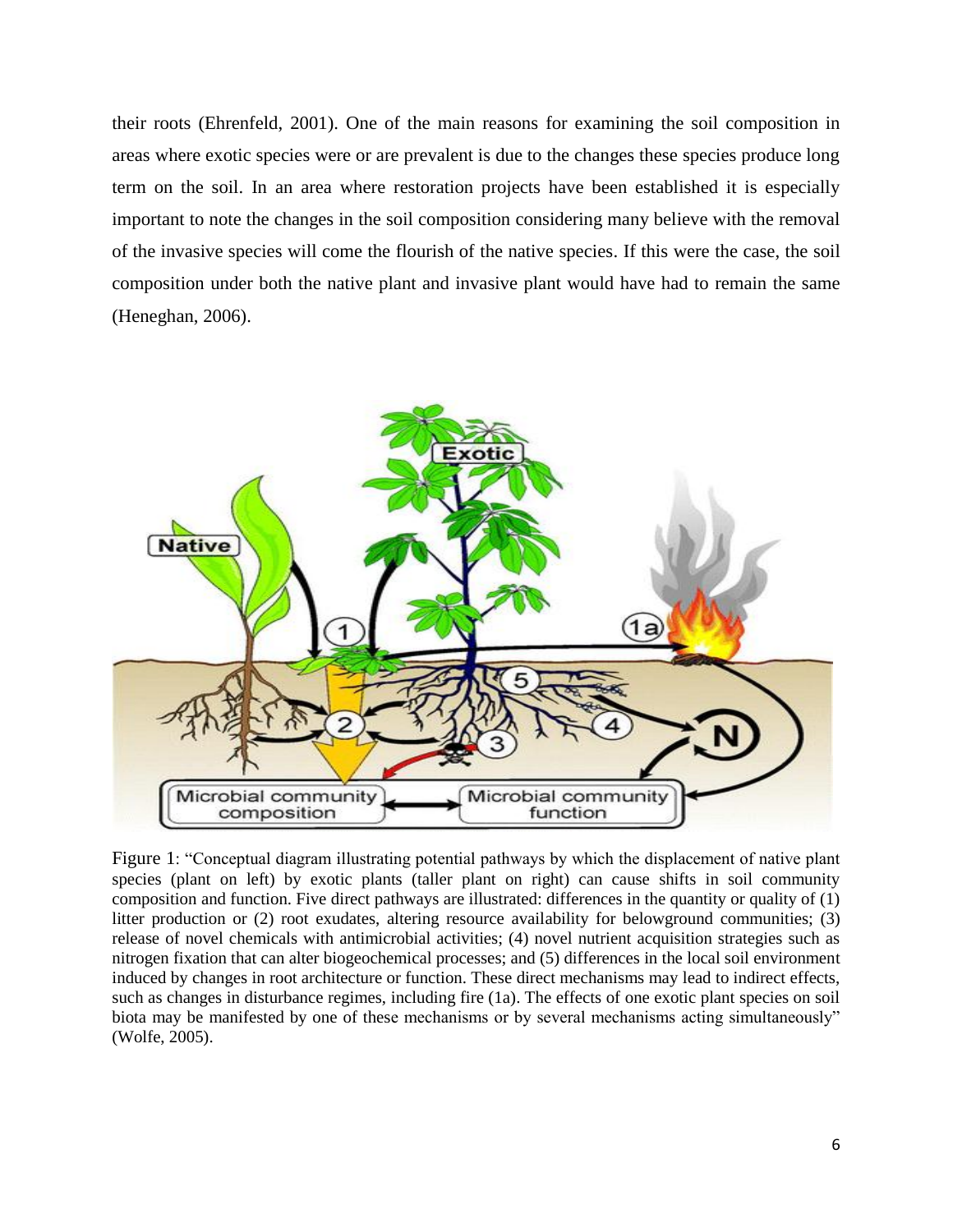#### **Garlic Mustard**

 Garlic mustard, or *Alliaria petiolata,* is a well- known invasive species in the Midwest and particularly Southwest Wisconsin. It is one of two (the other being *Microstegium vimineum*) of the most common invasive herb layer species in the Eastern United States (Morrison, 2007). It originated in Europe and was introduced to the United States in the 19<sup>th</sup> Century. Figure 1 shows the distribution of garlic mustard across the United States from the National Agriculture Library. The plant was most likely brought by early settlers for its use as a medicine, an herb in cooking, and as a way to prevent erosion. Garlic mustard is believed to be spread by White Tailed Deer, which, instead of eating the plant because they prefer the native species in the area, will simply spread the seeds wherever they travel. They do this by transporting the seeds they obtain when they walk among the plants, picking up seeds on their legs and fur. When the seeds finally do fall off the deer have usual moved at least some distance away from the original plant, thus spreading its seeds to new territory. Garlic mustard begins its growth in April when the seeds germinate. These plants overwinter as rosettes and if they survive they disperse their seeds the following spring. From the beginning of garlic mustard's first occurrence in the United States it has taken only about 20 years for the plant to spread to almost 30 states (invasiveplantsnet). Because this plant is self-pollinated it takes only one plant to pollinate a whole area (SE-EPPC). These monospecific stands dominate the forest understory, hurting the native plants that grow in those areas (Dhillion, 1999). These plants also have a prolific reproduction, which means they produce a large quantity of seeds in order to ensure the survival of the species. Instead of producing a few seeds which are protected enough to ensure they will last to reproduce themselves, garlic mustard's producing of many seeds that are not as protected can lead to a high yield of new plants, even if there is a large amount of seeds that do not survive long enough to grow. Garlic mustard also has a fast growth rate, only adding to the plant's ability to spread and displace the native plant species (Anderson, 1996). Garlic mustard prefers partially shaded forests and does not do well with an increased amount of direct sunlight; however, it also does well with a variety of soils and moisture levels, making it able to thrive in many different environments.

 Even though this plant does do well in many different conditions, it does not tolerant highly acidic soils well and has been found to be less competitive in soils with a low pH. An experiment done by Anderson (1995) hypothesized that the reason garlic mustard is unable to colonize large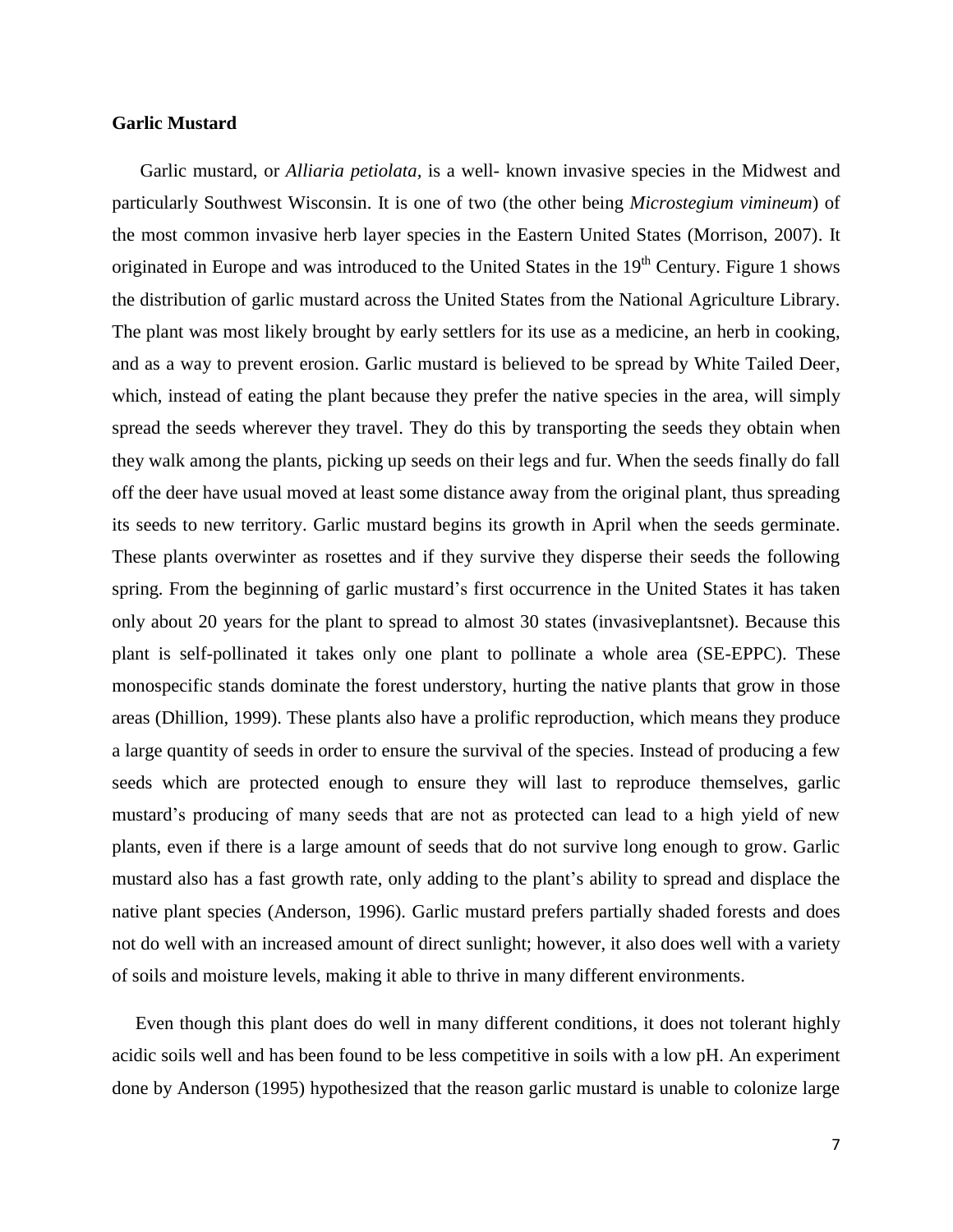areas in southern Illinois is due to the increased acidity found in the soil in that location. This experiment demonstrated a significant positive correlation (r=0.98; <0.001) between plant dry weight and soil pH (Munger, 2001). Garlic mustard is fond of colonized disturbed areas of forests and riparian zones. Areas such as floodplains are particularly vulnerable due to the increase in transport ease for the garlic mustard seeds (SE-EPPC). Garlic mustard has also been found to contain a cyanide concentration as high as 100p.p.m, which is toxic to many vertebrates. This high concentration of cyanide has been known to reduce herbivory and suppress the growth of nearby plants, increasing the success of garlic mustard (Rodgers, 2008).



Figure 2**-** Distribution map showing the spread of garlic mustard throughout the United States (National Agricultural Library, 2011).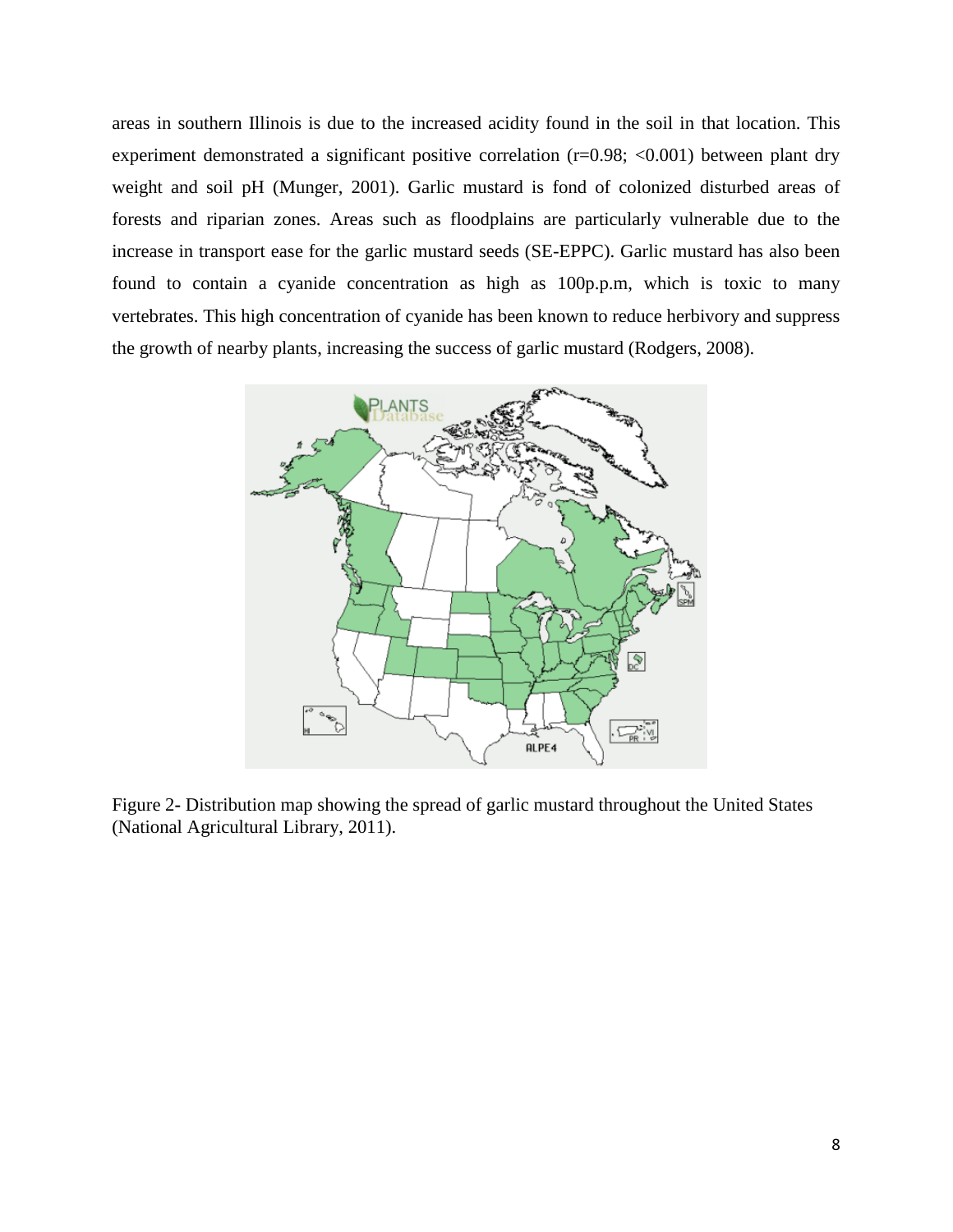

Average Sightings of Garlic Mustard By County in 2003

Data: Illinois Department of Natural Resources

Figure 3- A distribution map for the Illinois counties of garlic mustard. This is just an example of what the distribution of the invasive plant looks like in a Midwest state. There is a clear increase in sightings towards the northern part of Illinois, which will most likely continue into the southern parts of Wisconsin showing a large abundance of the plant in those areas.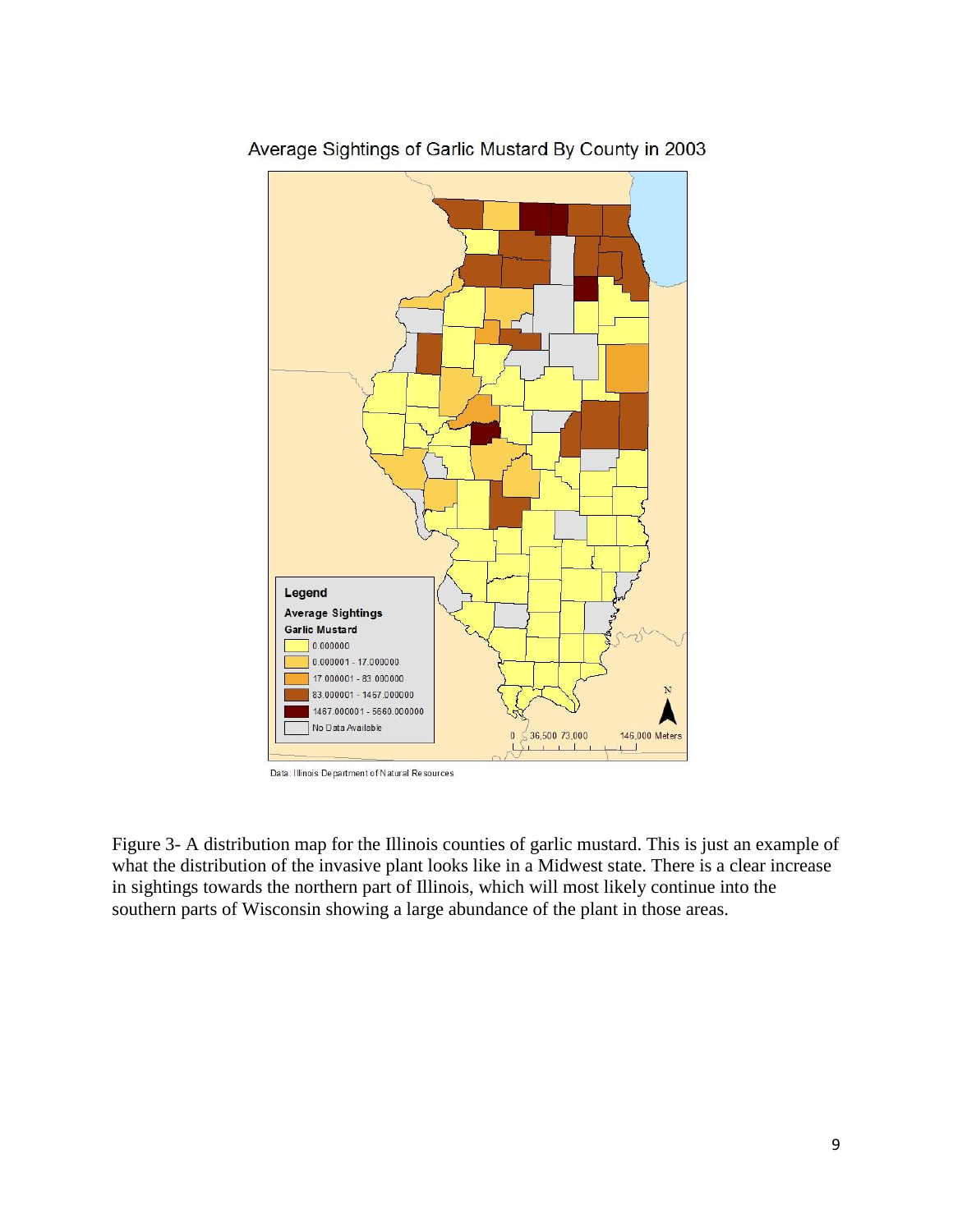#### **Garlic Mustard's Effect on Soil Composition**

Garlic mustard has been found to emit glucosinolates from its root systems which are transferred to the soil, affecting the microbial makeup of that soil (Kourtev, 2002). Garlic mustard is a dominant invasive species in many forests which allows it to generate a larger influence on soil biota and composition. Dominant species are able to influence the EM fungi in a soil specifically. Garlic mustard has been known to eliminate the arbuscular mycorrhizal fungi from the roots of tree seedlings in forests where it has been found as a dominant understory species (Wolfe, 2008). This shows that the plant has the ability to degrade the local fungi communities in the soil, allowing the plant to further its own growth. The results in Wolfe's study showed *A. petiolata* to have the ability to cause significant declines in the mycorrhizal colonization in mature tree roots which in turn affects the functionality of said trees to uptake nutrients. Since so many native plants form symbiotic relationships with mycorrhizal fungi, the disruption of these relationships by garlic mustard can hurt the native plants by decreasing their growth and abundance (Rodgers, 2008). Specifically in a study by Stinson (2006) it was found that when garlic mustard was added to the soil the percent mycorrhizal colonization and abundance of competing native plants was decreased (Rodgers, 2008). Garlic mustard has been known to have been used as a biofumigation in agricultural systems, which basically means that it is used to hurt unwanted organisms in the soil, by tilling the soil so volatile chemicals released by the plant are exposed (Rodgers, 2008).

 In a study performed by Rodgers (2008) where plots invaded by garlic mustard were studied, it was determined that the plots heavily invaded by garlic mustard were significantly higher in nitrogen, phosphorous, calcium, magnesium availability, and soil pH. It is believed that garlic mustard is able to raise the pH of the soil as a consequence of root exudation (Rodgers, 2008). Garlic Mustard was also found to have significantly increased the rate of decomposition of leaf litter of the native tree species. These results showed that garlic mustard may be able to create a positive feedback between site occupancy and continued proliferation. This study showed that garlic mustard raised the nutrient availability in each soil it was found in, regardless of whether the plots already contained high or low nutrient availability (Rodgers, 2008).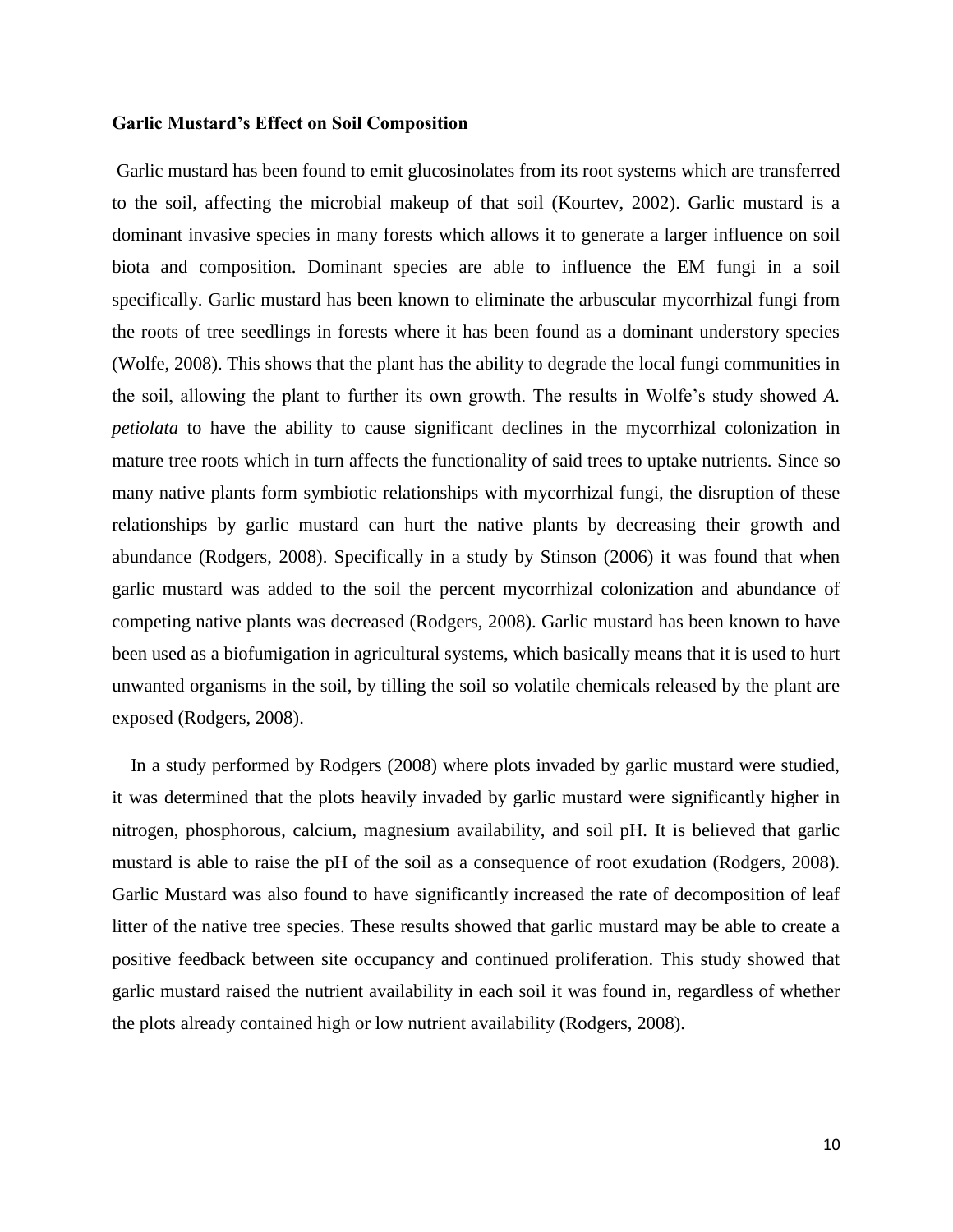#### **Buckthorn**

Along with garlic mustard, another main focus of this research due to its success in the native forests of Southeastern Wisconsin is common buckthorn, or *Rhamnus cathartica*. Buckthorn is a small tree or large shrub native to Europe and Eastern Asia that was brought to the United States from as early as 1849 to be used as ornamentals. Figure 4 shows the distribution of this plant throughout the United States. These plants obtain their common name from the distinctive look of their terminal bud, having the shape of a buck's hoof. Buckthorn is a problem in a variety of areas including oak forests, riparian zones, savannahs, abandoned fields, roadsides, and even rocky sites, being able to grow in a variety of environments and conditions. Although they are able to thrive in many types of habitats, this plant does best with full sun with relatively alkaline soil. One of the reasons buckthorn is so successful is because of its ability to leaf out very early and stay leafed for a longer period of time than most natives in the area. Because of this ability the plants are able to take advantage of the canopy above not yet having leafed out which will allow the buckthorn to capture carbon for a longer period of time than most native plants (Knight, 2007). Their length and speed of growth is directly related to the amount of light the plants receive with the more light they obtain increasing their ability to grow faster and longer.

Another reason for success is their long distance distribution of their seeds, usually done by birds that eat the seeds, although rodents have also been known to disperse the seeds by storing them in different areas. These are sometimes forgotten by the rodents and the seeds will germinate after a period of time (Knight, 2007). The growing period for buckthorn begins in May through June when the plants flower and continues through September when the fruit ripens. With buckthorn being able to produce seeds only a few years after establishment they are certainly able to produce a large amount of seeds in their lifetime. Due to this plant's ability to grow in a variety of conditions, resprout after having been cut, spread far and quickly, and take over an entire area in a relatively small amount of time they are having a large effect on the native plants with which they grow.

Buckthorn's success outside of its native habitat is also due to its chemical makeup. Emodin has been found in the plant which is thought to deter insects and other herbivores from the plant. Emodin is a resin found in some plants that can act as a laxative if consumed. The emodin is also believed to protect the plant from pathogens and protect the plant's seeds from early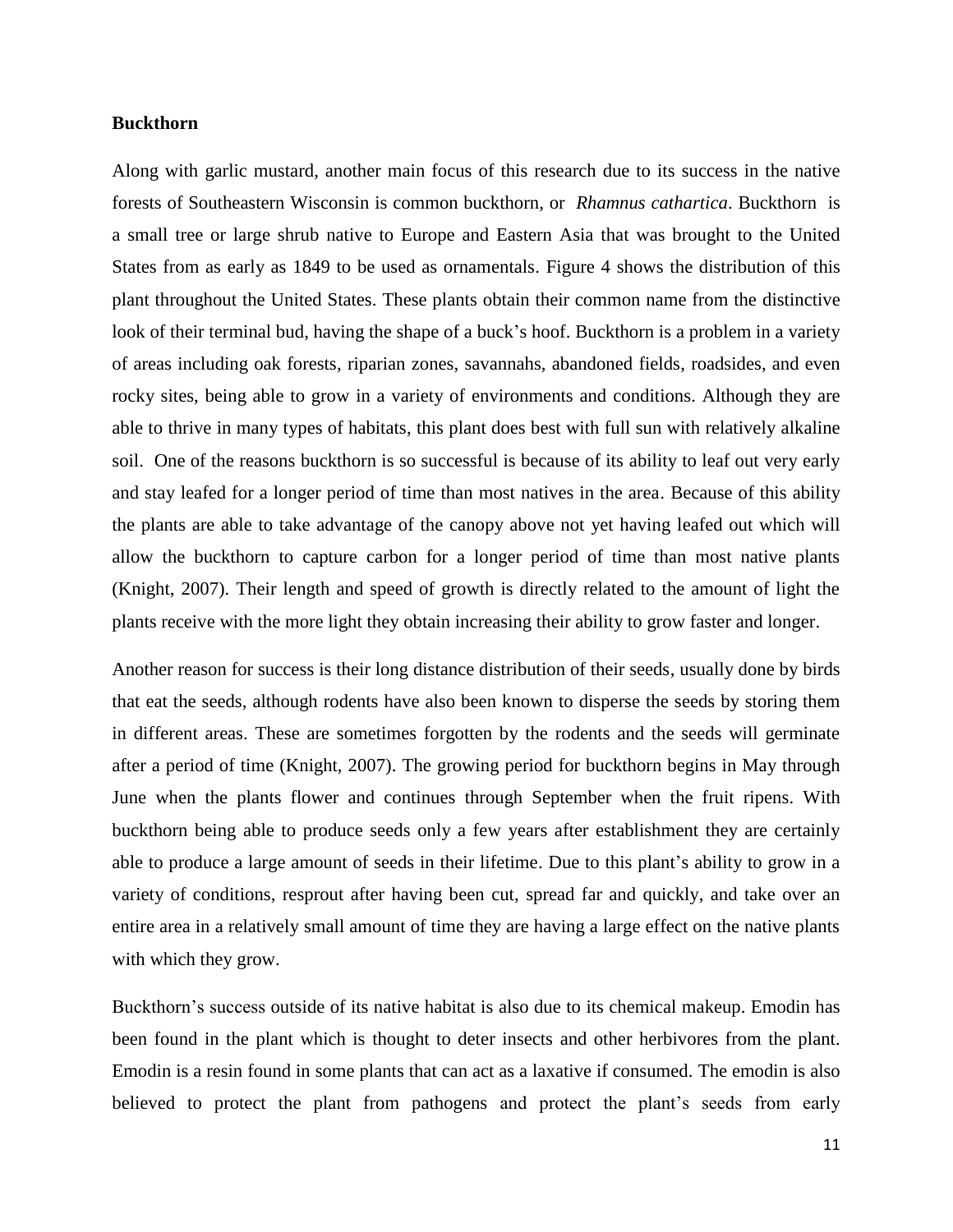consumption. Emodin covered fruit is avoided by birds and other predators, protecting the seeds from predation and allowing the seeds to grow until their full ripeness. Emodin in the pulp of the fruit kept invertebrates and microbes away but allowed the birds to continue to eat the plant. It is also possible that with buckthorn the seeds dropped (close to the parent plant) could be harming the native plants nearby, due to the emodin (Knight, 2007). In summary, the emodin this plant contains is thought to affect the soil microorganisms, have allelopathic effects on nearby plants, and keep predators away (Knight, 2007).

There are many factors concerning buckthorn that have been previously studied to try and understand what exactly makes them so successful (WDNR). The main characteristics approached are the plant's shade tolerance, rapid growth, high photosynthetic rates, tolerance of moisture, phenology, high germination rates, seedling success in disturbed areas, and birddispersed fruit. Because buckthorn has been found to have a high percent of nitrogen in its leaves throughout the growing season it was able to have higher rates of photosynthesis and carbon gain, with carbon gain being the primary source of strong growth for the plant. One reason for buckthorn's advantageous growing period length is due to the fact that in its native forests of Europe this plant has to contend with frost much sooner than in the United States. In Europe this plant has been found to not have a superior leaf out period, but rather to use much of its energy to protect itself from colder conditions. Because the plant does not have to contend with such harsh environments it has allocated its energy to be used for longer growth periods (Knight, 2007). Since buckthorn tend to grow and form dense thickets they tend to block the sun from reaching the forest floor, creating more shade and harming the native understory plants which would usually receive more light. These plants are also difficult to maintain due to their ability to grow swiftly and in long distances (WNDR).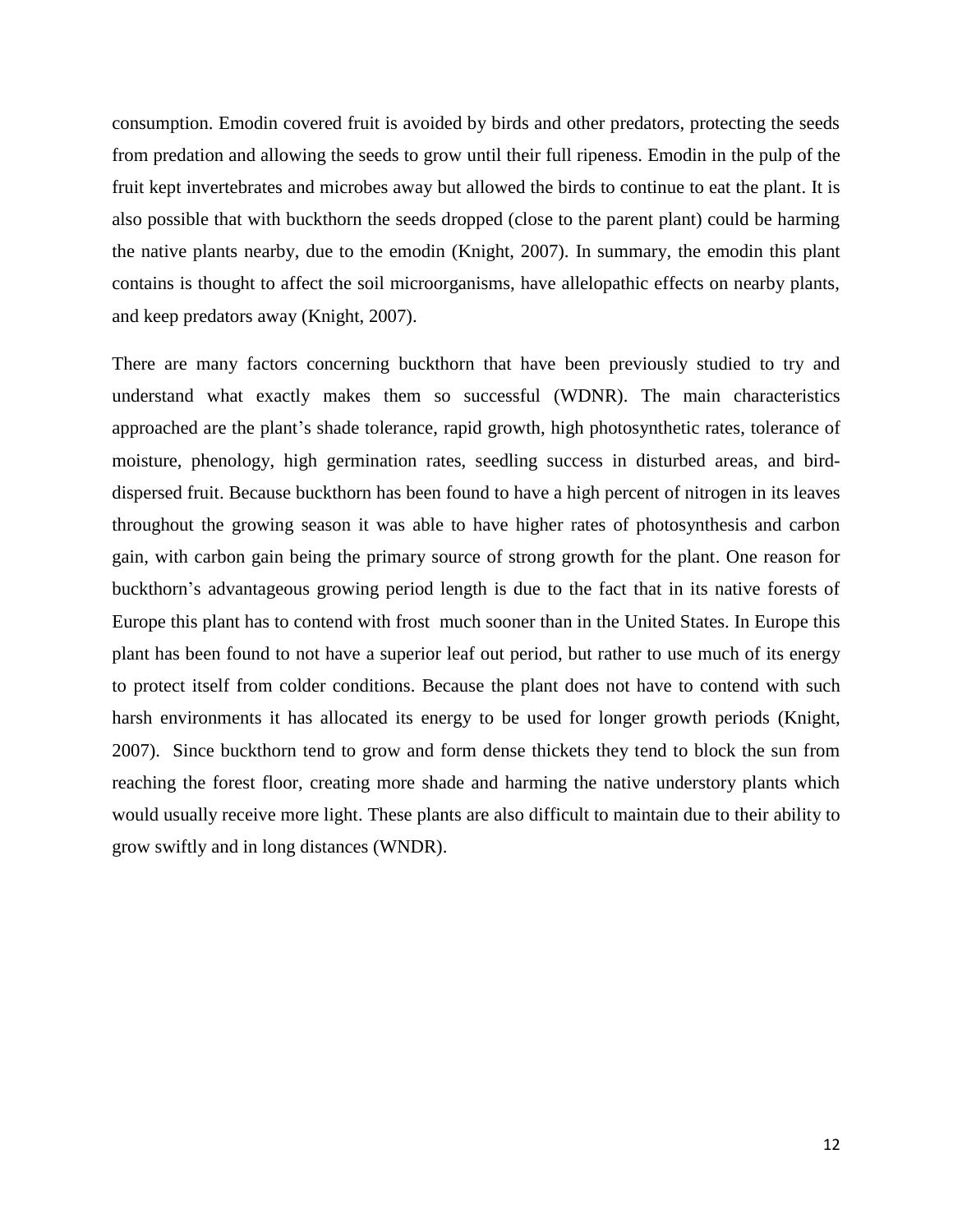

Figure 4- Distribution map showing the spread of buckthorn throughout the Unites States and Canada (Kurylo, 2007).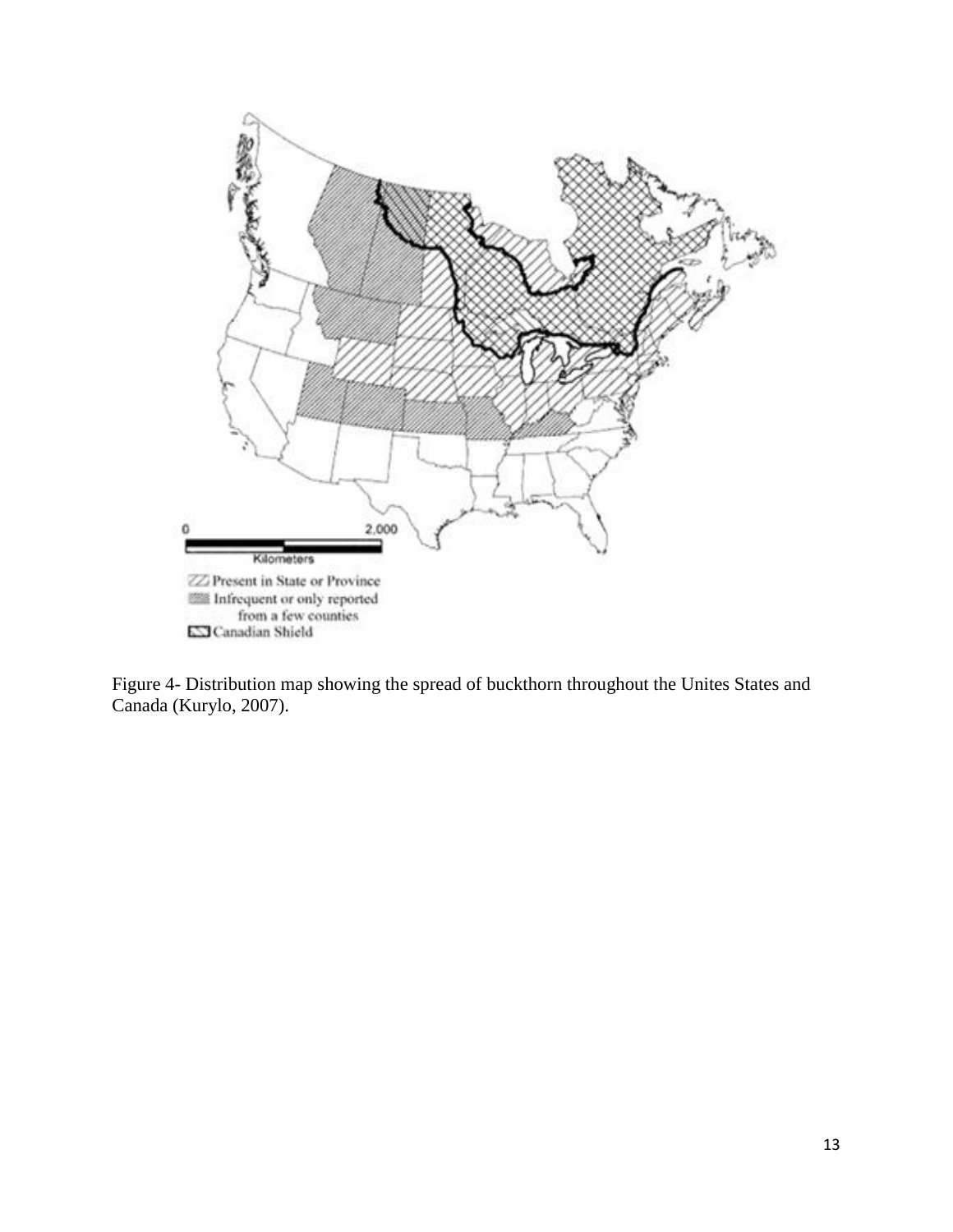

Average Sightings of Buckthorn By County in 2003

Data: Illinois Department of Natural Resources

Figure 5- A distribution map for the Illinois counties for buckthorn. This is just an example of what the distribution of the invasive plant looks like in a Midwest state. The higher abundance of sightings is found to the north, which will most likely continue into southern Wisconsin, where this research is based.

#### **Buckthorn's Effect on Soil Composition**

The effects of a plant on soil composition is more difficult to determine than the effects such a plant would have on above ground resources, such as light, and may be more difficult to deal with. Buckthorn also has a direct effect on the soil composition where it is found. Because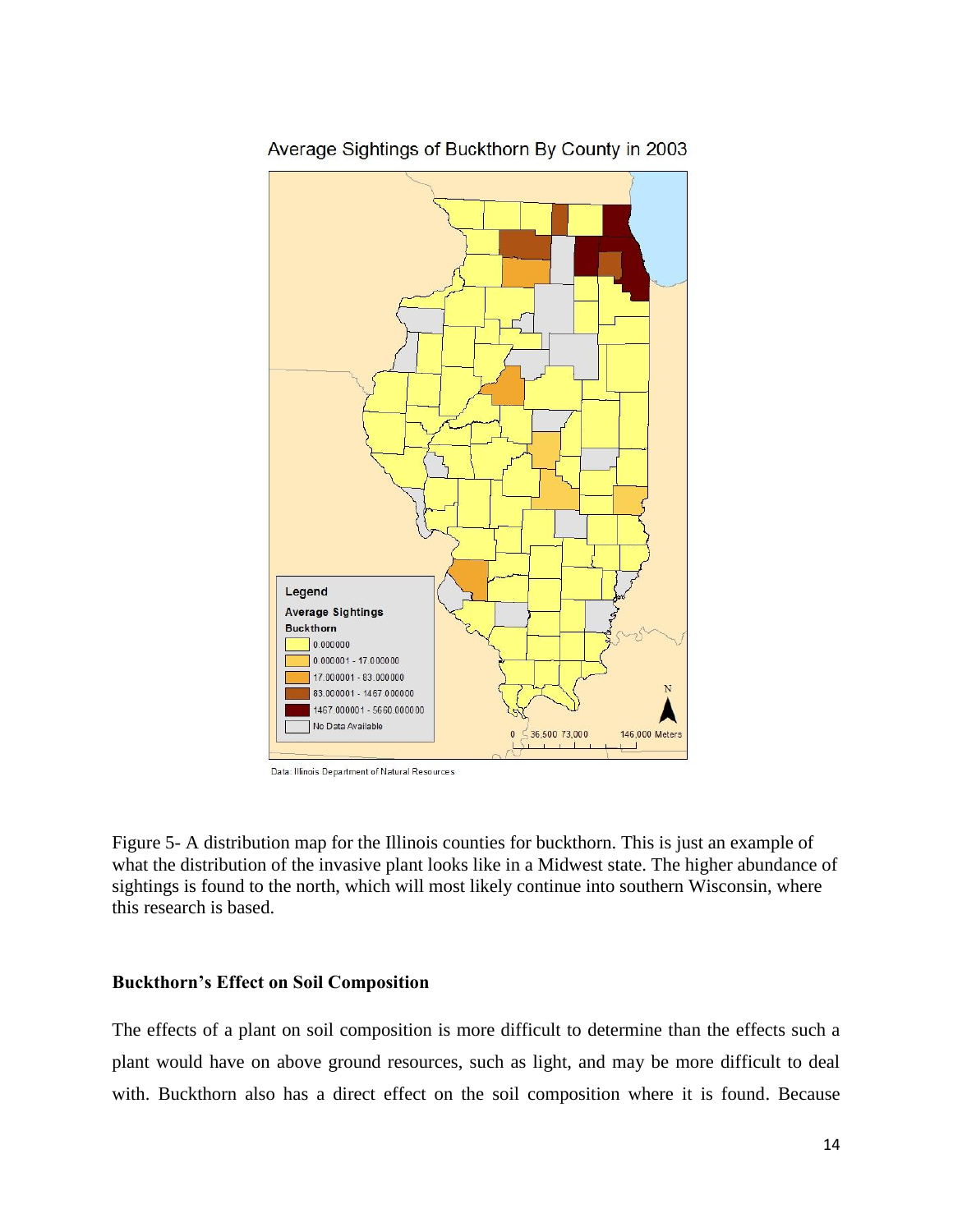buckthorn's leaf litter is high in Nitrogen and causes fast decomposition rates, the nitrogen levels in the soil are directly affected. The higher decomposition rates of buckthorn also caused higher decomposition rates in the leaf litter of the native plants nearby (Knight, 2007). With buckthorn specifically the soils beneath the large thickets support large populations of the Eurasian earthworm, especially when compared to areas of a forest lacking buckthorn, thus causing the higher decomposition rates. The worms and high nitrification rates create a rapid rate of incorporation of litter material into the soil (Heneghan, 2006).

 Heneghan also concluded that the soil under buckthorn thickets had a higher percentage of N and C content, elevated pH, and higher water content than areas where these plants were not present. In this particular study (Heneghan, 2006) the results indicated an accumulation of nitrogen and carbon and alterations to N mineralization rates, most likely due to the high productivity of buckthorn and increased abundance of earth worms in the soil under the plants. These changes in the makeup of the soil are believed to remain even after the plant has been removed, furthering the need for new control methods, rather than the simply removal of the plant. In another study performed by Heneghan (2004) it was determined that plots where buckthorn has invaded consisted of a higher pH level, higher percent of carbon, and a higher percent of nitrogen than plots without (Figure 6). This same study showed that areas containing buckthorn had gravimetric water content 59 percent higher than in open areas, along with twice the amount of nitrogen found in the buckthorn invaded areas (Heneghan, 2004).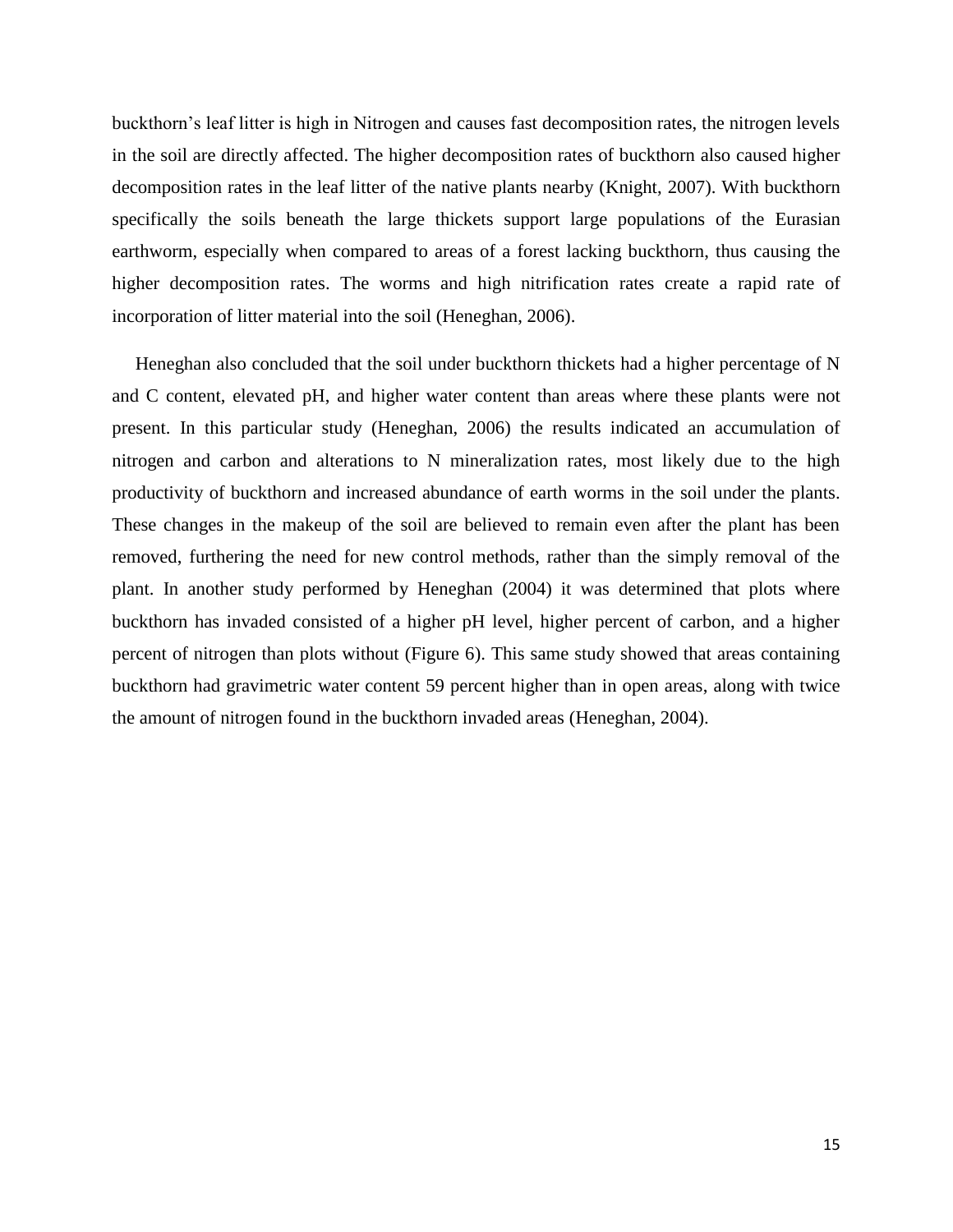

. Soil properties (mean ± S.E.) under buckthorn and in buckthorn-free ("apen") areas of McDonald Woods. a) percent Nitrogen, b) percent Carbon, c) C:N ratio, d) soil pH.

Figure 6- The results from the Heneghan 2004 study.

#### *Alliaria petiolata* **and** *Rhamnus cathartica*

Although many studies have been conducted focusing on the effects both *A. petiolata* and *R. cathartica* have on the natural environment, there have been none conducted concerning their combined relationship. This lack of research is most likely due to the structure of both plants, one being an herb (garlic mustard) and the other a larger shrub (buckthorn). These two plants often occur in the same areas, most likely due to a shared response to environmental factors (Morrison, 2007). Both prefer shaded, temperate environments and disturbed sites in such environments. They are often found along the edges of trails and farther away from any rivers or streams, preferring soils a little less moist. One study compared the relationship of *A. petiolata* and another invasive species, *M. vimineum*, both part of the herb layer species in Eastern North America and both containing similar characteristics (Morrison, 2007). Although the purpose of this particular study was to determine which of these invasive plants would be considered more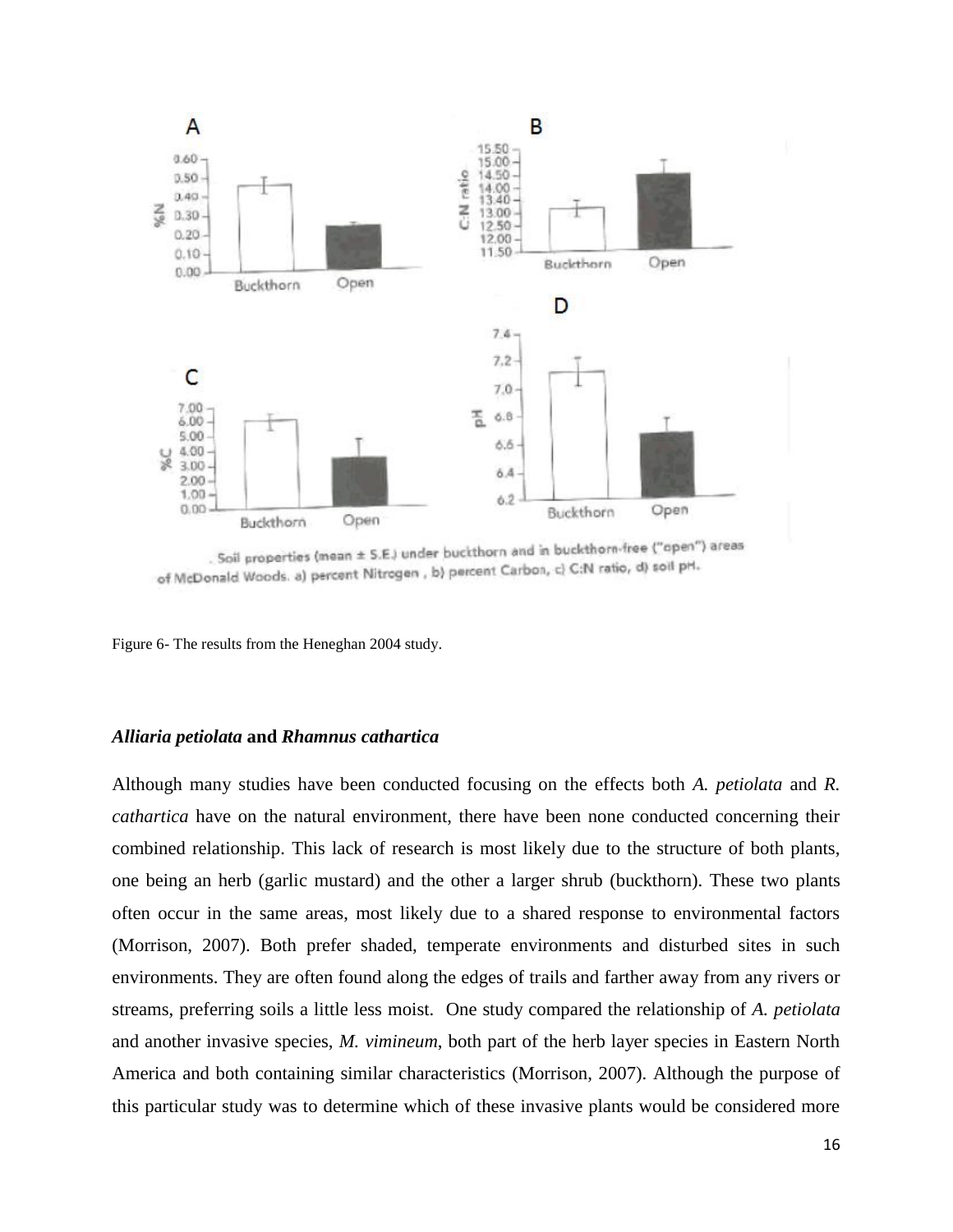of a threat, it is still important to note the comparison of these two plants, due to their close relationship and similarities. This study looked at the plants growth and competitive abilities, seedling growth, survivorship, susceptibility to natural enemies, photosynthesis rates, and their changing abundance. Although none of these characteristics allows the researchers to look directly at the soil composition, the chosen characteristics do have the ability to affect the soil composition. A plant's competitive ability determines whether the plant will be able to spread and grow in a given area. If the plant has a high competitive ability and is able to grow and spread, the soil under the plant will be most likely be altered due to the plant's characteristics in relation to the native plants that once grew in the invasive's place. Survivorship, susceptibility to natural enemies, photosynthesis rates, and changing abundance are all related to the plant's ability to compete in their new environments, which again relates to the amount of disturbance or changes the soil undergoes. These previous studies can be seen as steps towards determining how invasive species affect the soil in their new, non-native environments. The relationship between buckthorn and garlic mustard will vary considering their differences, yet their shared effect on the soil remains just as important to note as it would be if they were of the same plant type (herbaceous or shrub).

 All of these factors are what influence an invasive's ability to outcompete the native plants, spreading farther more quickly and directly affecting the biodiversity of the ecosystem. Because the biodiversity of the ecosystem is greatly reduced when invasive species invade a native forest it is important to understand the effects these particular species have directly on particular factors that make up the environment, such as soil composition, thereby understanding the magnitude of influence these plants may have

#### **Purpose of Study**

 There is increasing evidence that invasive plant species have the ability to alter soil composition by changing nutrient availability, affecting the activity of soil microorganisms, changing decomposition rates, and affecting the pH of the soil. Because of this, invasive species that have the ability to change soil properties can have a far-reaching and long term impact on an ecosystem (Rodgers, 2008). In order to gain a better understanding of such effects, more research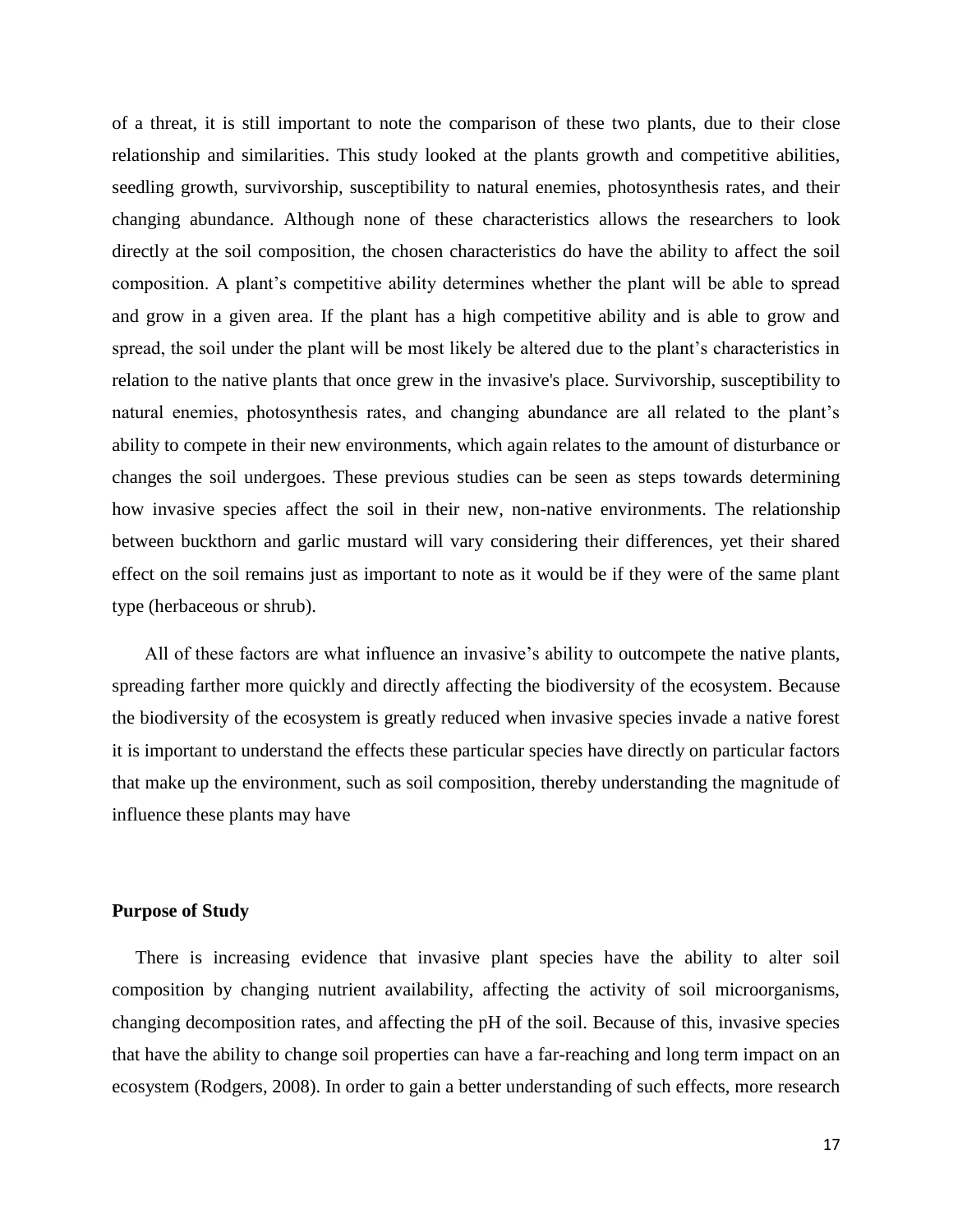is needed concerning invasive species in general, and more specifically their effects on soil composition. The objectives of this research are 1) to determine what differences there are in soil composition when the two different invasive plants are growing together, 2) to obtain a clearer understanding of how invasive plant species are able to affect soil composition, and 3) to obtain a clearer understanding of how invasive plant species interact with one another. It is hypothesized that with the combined growth of buckthorn and garlic mustard the soil composition will show a significant difference concerning the averages of the soil qualities when compared to soil composition of the two plants growing separately. More specifically, it is hypothesized that the amounts of nutrients in the soil, pH, water holding capacity, and bulk density of the soil where both plants grow together will be higher than the average of the soil where the plants grow apart, also known as nonadditive.

 Due to the ability of garlic mustard to affect nutrient intake into the soil and its ability to influence the pH of the soil, it should be able to create a faster rate of decomposition and raise the pH of the soil when it is growing equally with buckthorn. Considering buckthorn's ability to also increase the rates of decomposition, its relative higher moisture content than nearby soils, its ability to also raise pH, and its high nitrogen content, buckthorn should affect the soil when growing with garlic mustard. These two plant species prefer such similar types of soil and soil composition that when they grow together their effects should be beneficial to both plants. In order for this to be true, the soil needs to have a higher moisture content when the plants are growing together, have a relatively high pH, and should show an increase in nutrients in the soil.

 The soil collected from plots where garlic mustard is growing in stands by itself should show a relatively high pH, with a range between 7 and 7.5, but growing with buckthorn this should increase to be around 7.5 to 8. Buckthorn should also be around a 7 through 7.5. These predictions are based on the knowledge of buckthorn and garlic mustard preferring basic soils and both plants being able to increase soil pH.

 The nutrient content of garlic mustard growing in stands by itself should be relatively even, meaning the soil will not contain a high amount of nutrients but it also will not be nutrient deficient. This is due to the knowledge that garlic mustard can have a fast rate of decomposition and incorporates nutrients into the soil easily, but is not as efficient as buckthorn, which will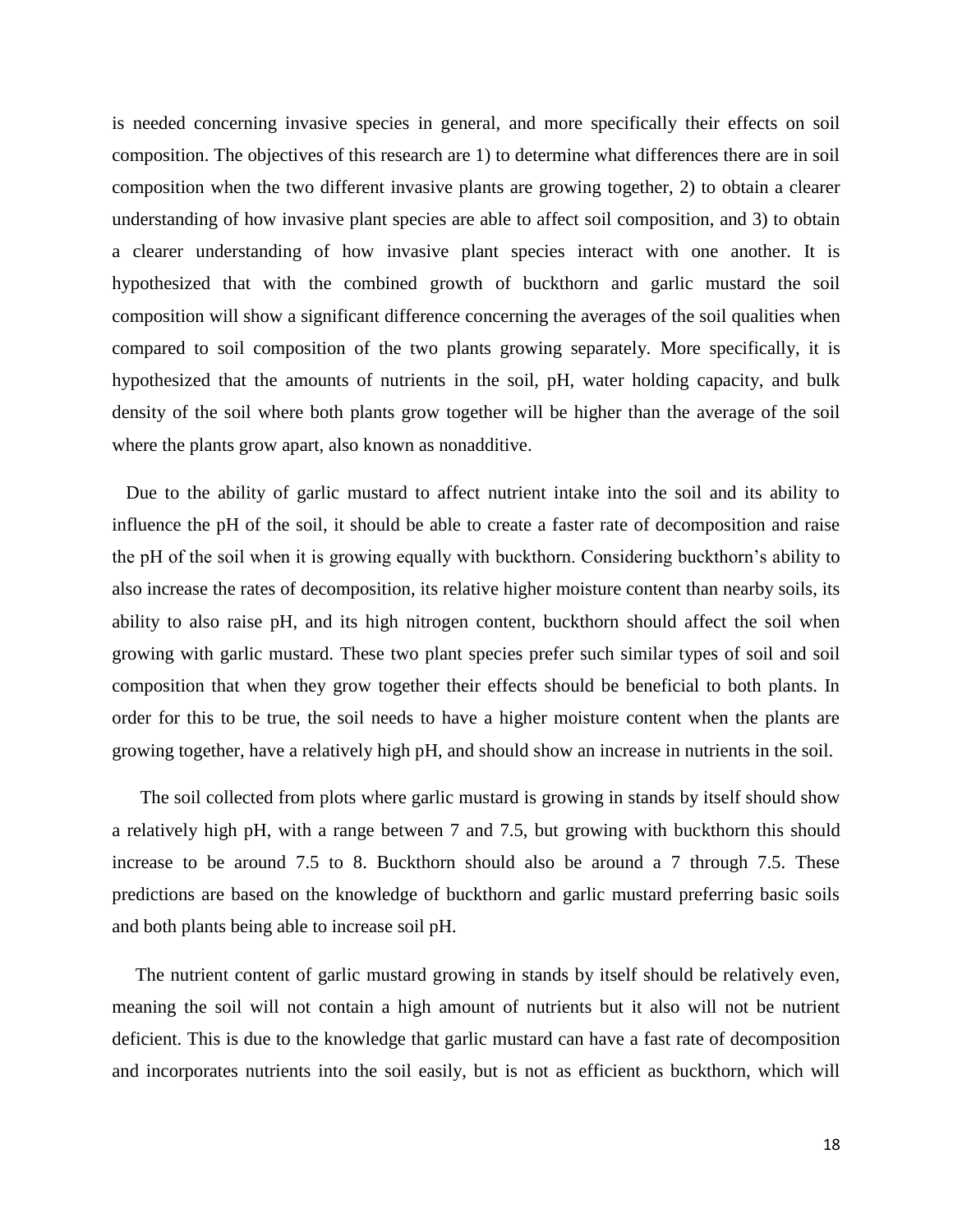have a high amount of nutrients. The combination of these two plants will show a rise in the soil of nutrient content.

 The moisture levels of the soil when both plants are growing together will be greater than or equal to that of when buckthorn is growing by itself. Since buckthorn raises moisture content in the soil these effects should be consistent even when growing together with garlic mustard. The bulk density should have the same effects as moisture considering the two are related.

## **Methods:**

#### **Field Sample Collection**

Buckthorn and garlic patches were identified in Carthage College's *Phil Sanders* Audubon Cooperative Wildlife Sanctuary, where both species were abundant. This site, along with the buckthorn and garlic mustard, contains a wide variety of plants, such as Box Elder, Black Walnut, and Red Maples which make up the dominant canopy species. The dominant shrub and herb species, apart from buckthorn and garlic mustard, consists of dogwoods, honeysuckle, an abundance of may apples, and geraniums. The majority of the soil in the area is silty clay. Figure 7 shows where the sample site is in relation to campus and also the different soil types found throughout campus. The soil taken for this study is all in the Dh area, meaning it is high in silt and can also have large quantities of clay. The figure also shows the sample site's relative close proximity to the main street and frequented tennis courts, displaying an area favored by both of the invasive species concerned in this study.

There have been no known previous studies conducted here concerning the effects buckthorn and garlic mustard have on soil composition when growing next to one another. The area is a trailed forest on the outskirts of Carthage's Campus, not far from a road and tennis courts. The buckthorn plants chosen to take samples from were used because of their close proximity to the trails, yet rather far distance from any garlic mustard plants. Figure 8 shows the sampled area and displays where each of the samples were taken from. There is a large cluster of buckthorn plants within 5 feet of one another (the distance each sample was taken from another), four of which samples were taken directly next to their trunks. The samples were taken by using a soil core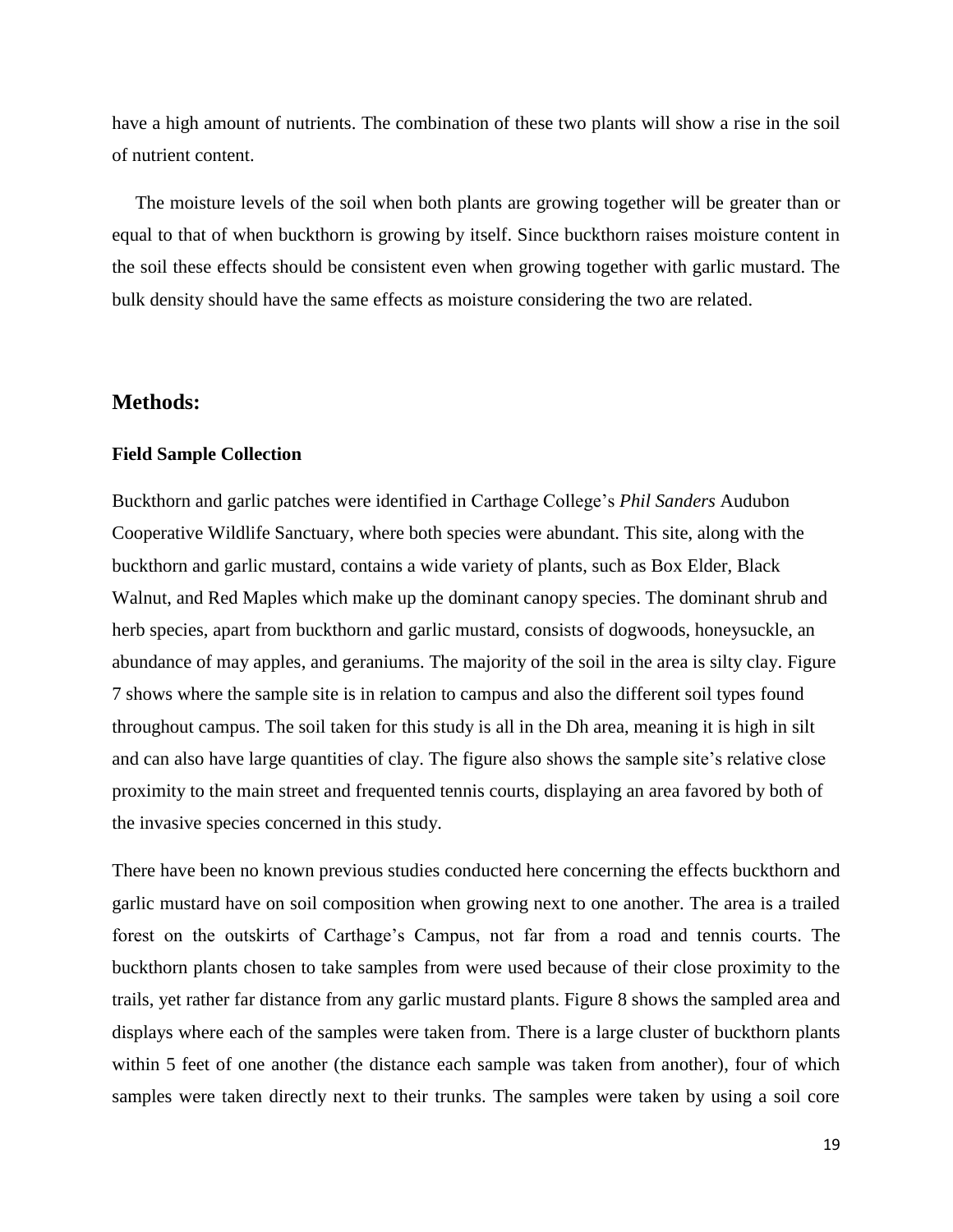with a maximum depth of 15 inches and collecting soil from about 5 inches into the ground. Soil was taken from one buckthorn plant until a quart sized bag was filled half way. The same method was repeated for all four buckthorn plants. The garlic mustard samples were found further down the trail, yet still relatively close to it, considering they too prefer disturbed areas to grow. The distance from the first buckthorn sample site was about 30 feet. The same methods for soil collection were used with four specimens of garlic mustard. The samples were taken from the middle of the patch of garlic mustard. There is a patch of about 7 or 8 garlic mustard growing within a stand of at least three buckthorn further along the trail. Samples were taken where the two different plants were growing closest together in four different spots. Sampling techniques were again the same as with buckthorn. All 12 samples were collected within the same day so as to make conditions as equal as possible. The day was overcast yet warm and the time was between 3 and 6 in the evening. The weather had been fairly dry, the area not experiencing any rain for about a week at the time of collection.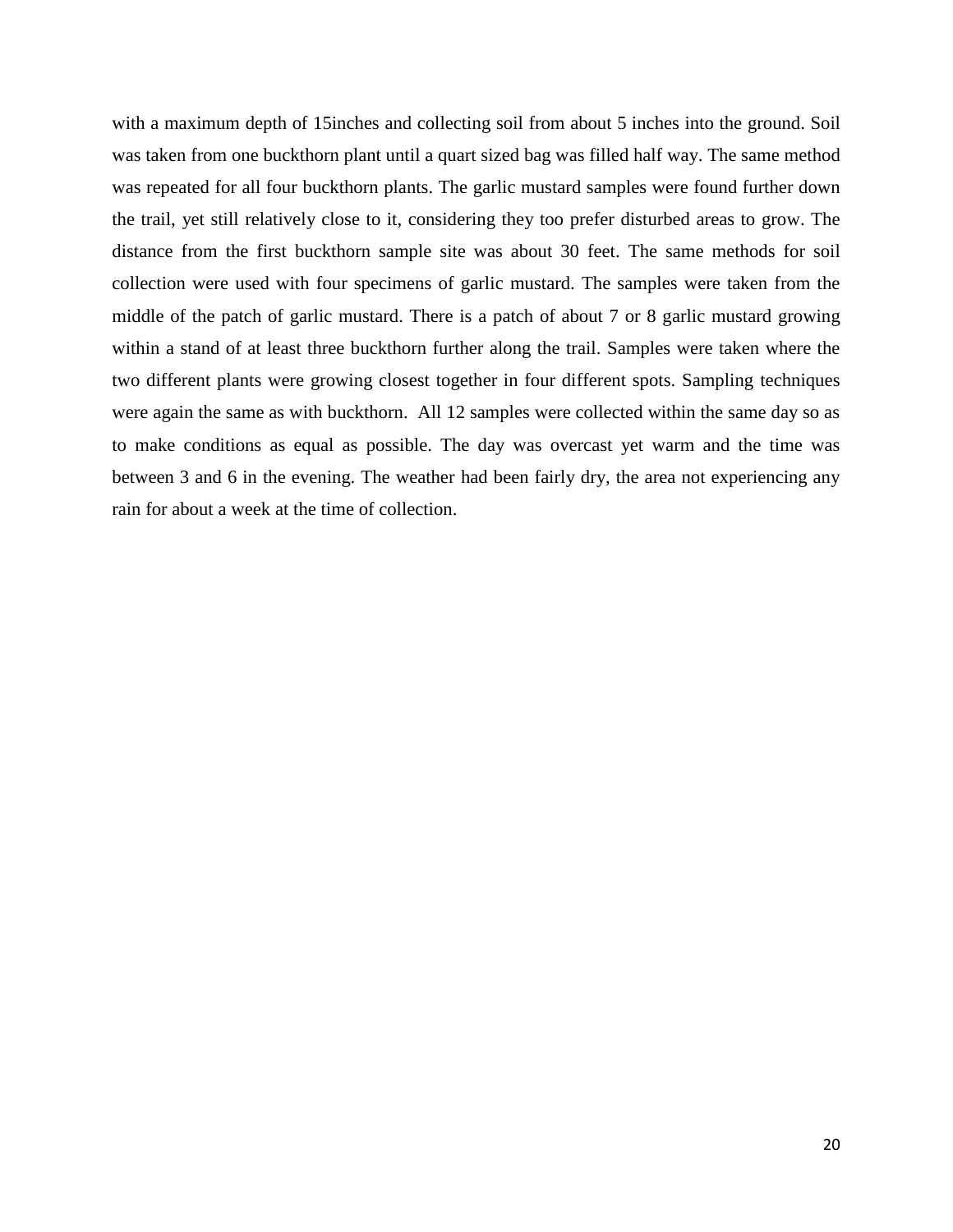

Figure 7: This map shows the sample area and the different types of soil found here. The outlined section is the general area where the samples were collected.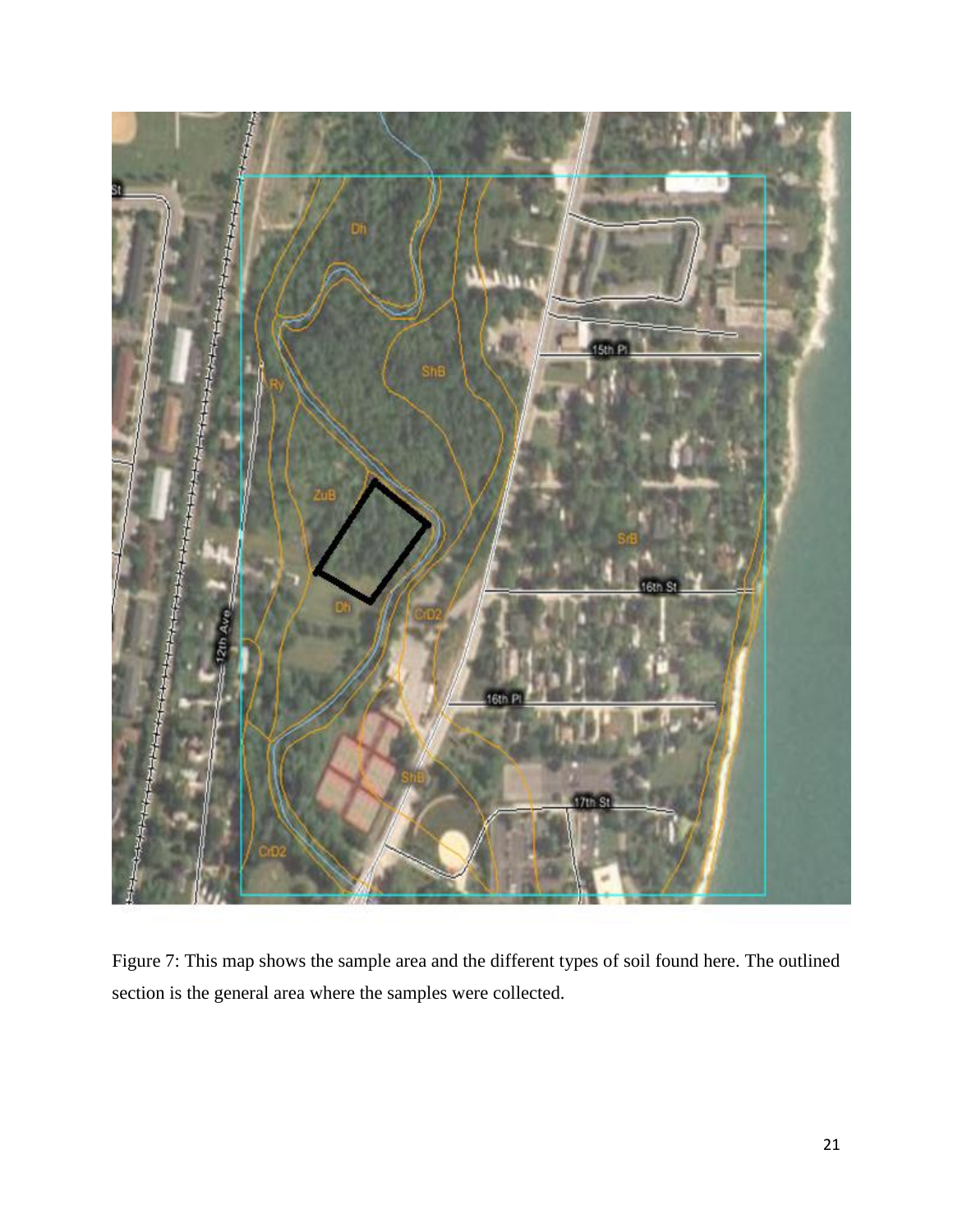

Figure 8: This map shows the area where the samples were taken. The blue area represents where both plants together were found and samples were taken, the red represents garlic mustard, and the purple represents buckthorn.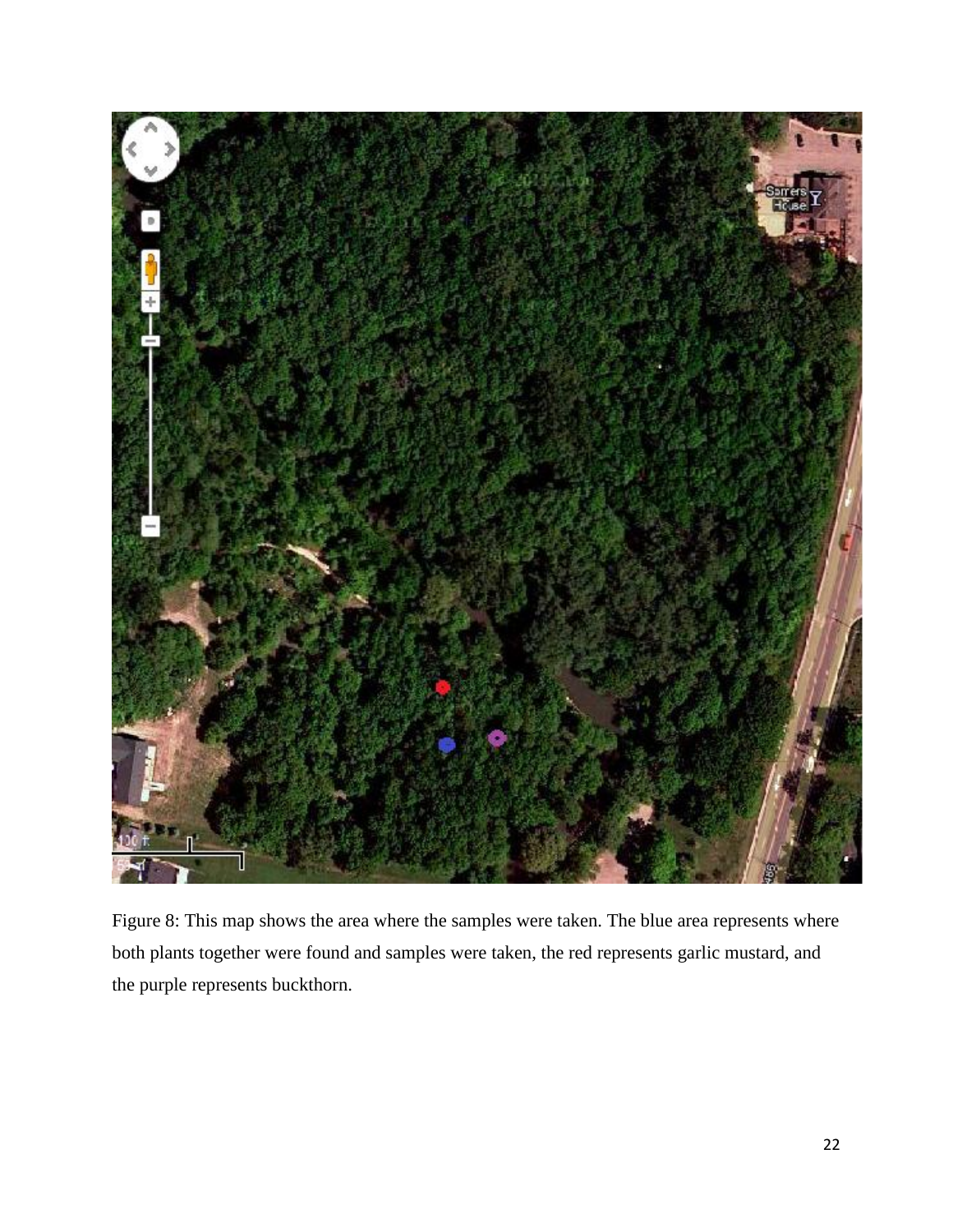#### **Lab Analysis**

#### **Moisture**

Once the 12 samples were collected they were taken to the lab to be analyzed. The first procedure done was to test the moisture or water holding capacity of each soil sample. To do so, an empty soil tin's weight was recorded, then recorded again when a portion of the first soil sample was added to the tin and wetted until saturation (or when the soil has become sticky). The empty tin's weight was subtracted from the total weight in order to distinguish the saturated soil's exact weight. After both weights have been recorded the samples were put into an oven at 105 degrees Celsius for 24 hours. Once the 24 hours was up the soil and tin were weighed once more. This procedure was repeated for all 12 soil samples. To calculate the exact water holding capacity the weight of the water is divided by the weight of the dry soil and then multiplied by 100 to find the percentage. This total shows how much water each soil type is able to hold.

#### **Bulk Density**

The Bulk Density of a soil is simply the weight of the solid particles divided by the volume of soil. The bulk density of soil is inversely related to its porosity, meaning the lower the bulk density value the more pore space the soil contains. Bulk density is basically the mass of the combined particles divided by the volume they occupy. This is important because it tells the researcher how much available space the soil contains to be able to hold moisture. In order to obtain the bulk density soil was again added to the previously weighed tins and then weighed. The sample was air dried for at least a week and then reweighed. Once the weights were recorded the samples were oven dried at 105 degrees Celsius for 24 hours and reweighed.

#### **PH**

Acidity was tested using LaMotte Soil Test Kit Guide. For each soil tested a 1-8mL test tube was used. The test tubes were filled with 4mL of pH indicator solution. Then 1.5g of soil was added to the test tube with the indicator. This was capped and mixed gently for a minute and let stand for ten minutes until the soil settled. Once the ten minutes were up the color of the solution was matched to a pH color chart to determine the results.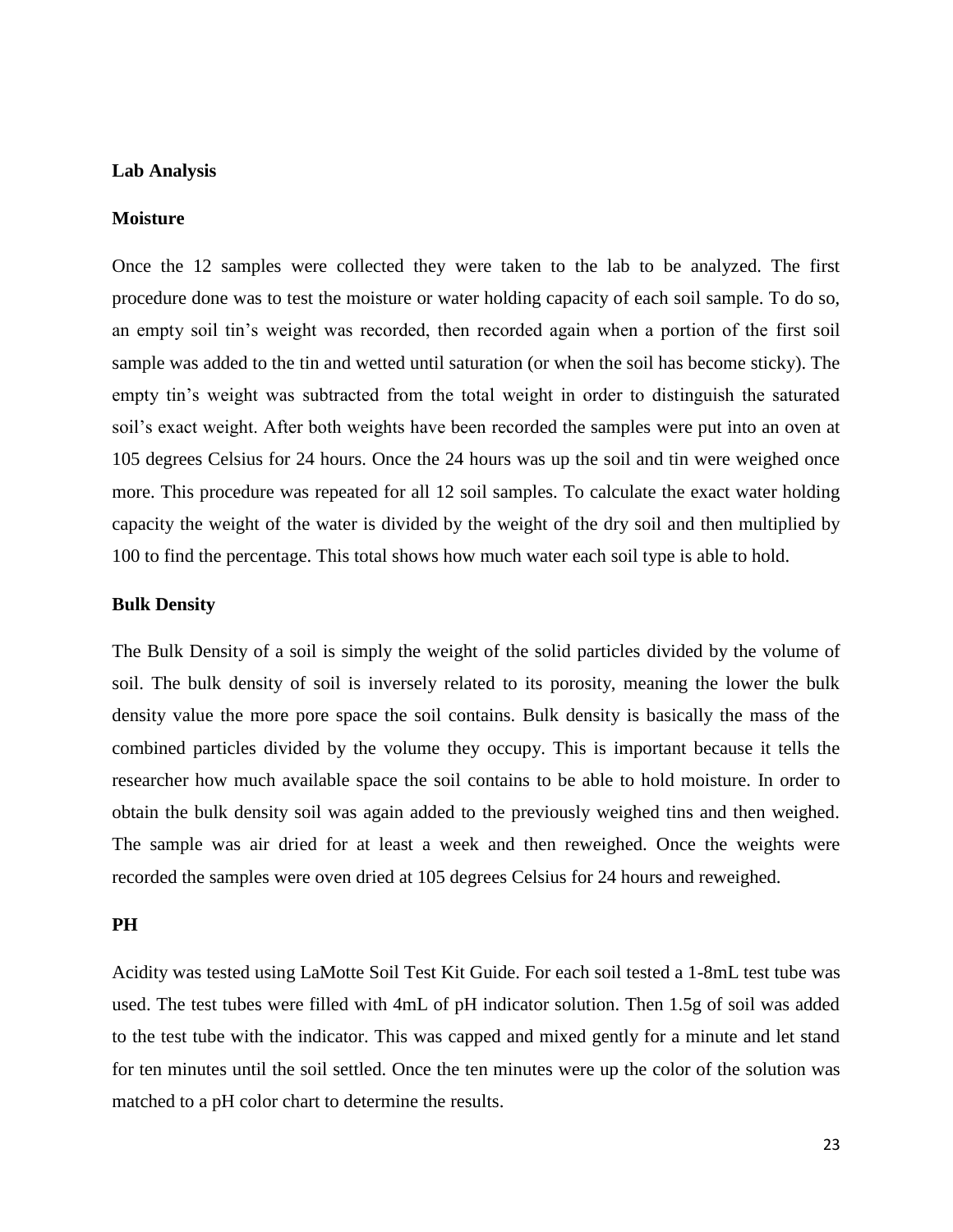### **Nutrients**

In order to test for nutrients the LaMotte Soil testing Kit was used. All measurements of test tubes and the exact solutions used came from the standards of this kit.

To test phosphorus levels a standard sized test tube was filled to the  $6<sup>th</sup>$  line with Phosphorous Extracting Solution. 1.5g of soil from each sample were added to the test tube. The tube was capped and then mixed for one minute. After the minute the test tube was set to stand and settle until there was a clear liquid above the soil. The clear liquid was transferred using a pipet to a clean test tube to line 3. Six drops of Phosphorus Indicator Reagent were added to the liquid in the second test tube which was then mixed. After mixing, a Phosphorous test tablet was added and mixed until a color change occurred. A phosphorous color chart was used to determine results.

Potassium was tested in about the same way. A test tube was filled to line 7 with Potassium Extracting Solution and 2g of soil were added to the test tube. This was shaken for a minute and then allowed to sit for the soil to settle. The clear liquid at the top was extracted using a pipet and transferred to a new test tube to line 5. One Potassium Indicator Tablet was added to the liquid in the second test tube and was mixed until the tablet dissolved. Potassium Test Solution was added two drops at a time until the color changed from clear to blue. A Potassium End Point Color Chart was used to determine results.

To test Nitrogen content a test tube was filled to the line 7 with Nitrogen Extracting Solution. 1g of soil from the samples were added to the test tube and then mixed for one minute. The soil was allowed to settle and then a pipet was used to extract the clear liquid at the top and placed into a second, clean test tube to line 3. Two measurements of Nitrogen Indicator were added using a .25g spoon. This was mixed and then let sit for 5 minutes until a color change occurred. The results were determined using a Nitrogen Color Chart.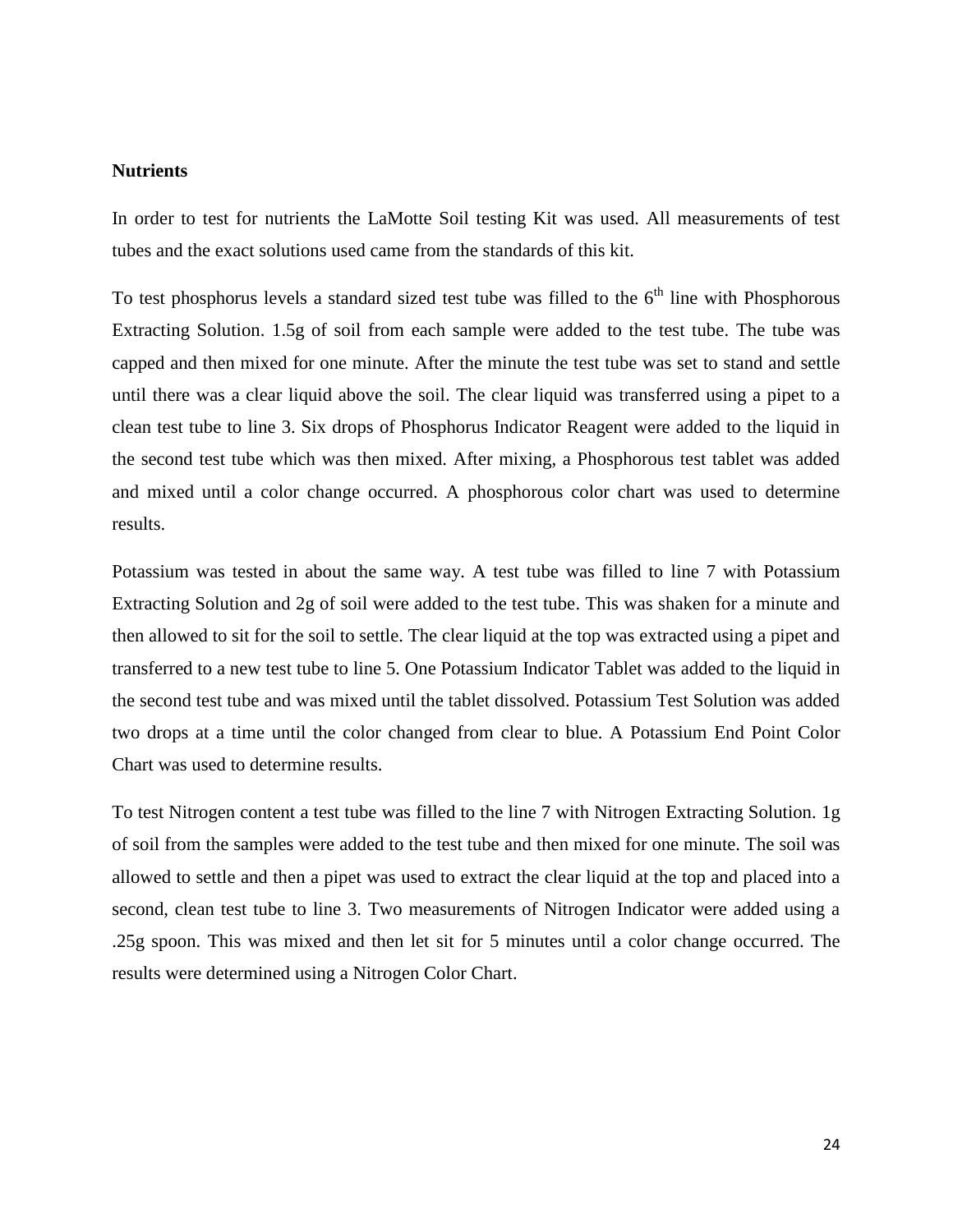#### **Data Analysis**

The results were analyzed by performing statistical analysis which assessed whether the means of two groups are statistically different from one another. For each test performed in the methods a t-test was used to test if there was a significant difference between garlic mustard with buckthorn, buckthorn with both, and garlic mustard with both. Statistical significance was accepted if p-value was  $<$  or  $=$  to 0.05.

## **Results**

When calculating the results many factors were taken into consideration. First of all the locations for all 3 of the sampled areas were relatively the same. Each sampled area was within the *Phil Sanders* Audubon Cooperative Wildlife Sanctuary. This means the soils would have received about the same about of precipitation and other weather effects. The 3 locations were also almost equidistant from the river, so that should not have been much of a factor that would affect the results. With the calculated results, much of the data is showing the combined soil to be almost an average of the other two separate soils. This is different when looking at pH where the combined soil is higher than the two separate soils, and when looking at nitrogen and potassium.

#### **Water Holding Capacity**

The results of the water holding capacity testing showed garlic mustard as having the highest percent of holding capacity with an average of 69.02%, followed by the soil with both plants at 56.53%, and then buckthorn at 46.52% holding capacity. Although there is a visible difference between the 3 soil types in figure 9, statistically they are not different. The p-values for each of the three comparisons were well above .05, making the data insignificant.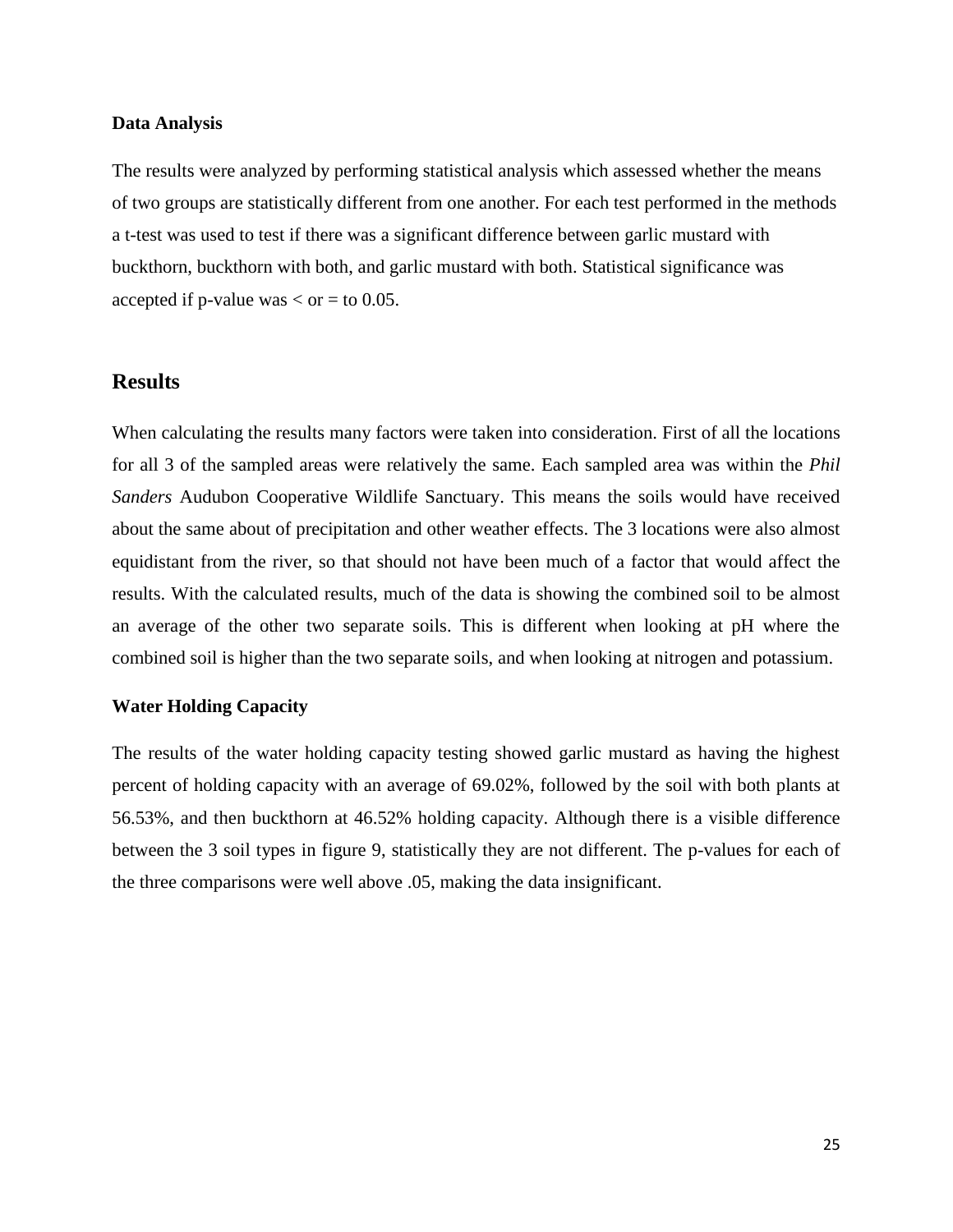

Figure 9: The average percent water holding capacity for the 3 different soils.

## **Bulk Density**

The average bulk density was highest with buckthorn at  $6cm<sup>3</sup>$ , followed by both soil with .57cm<sup>3</sup>, and garlic mustard with  $.54 \text{cm}^3$ . There is not a clear difference between the samples even in figure 10. Statistically, there was also no significant difference. The p-values were greater than 0.2 for each of the 3 samples, much higher than the .05 they would need to be under in order to be significant.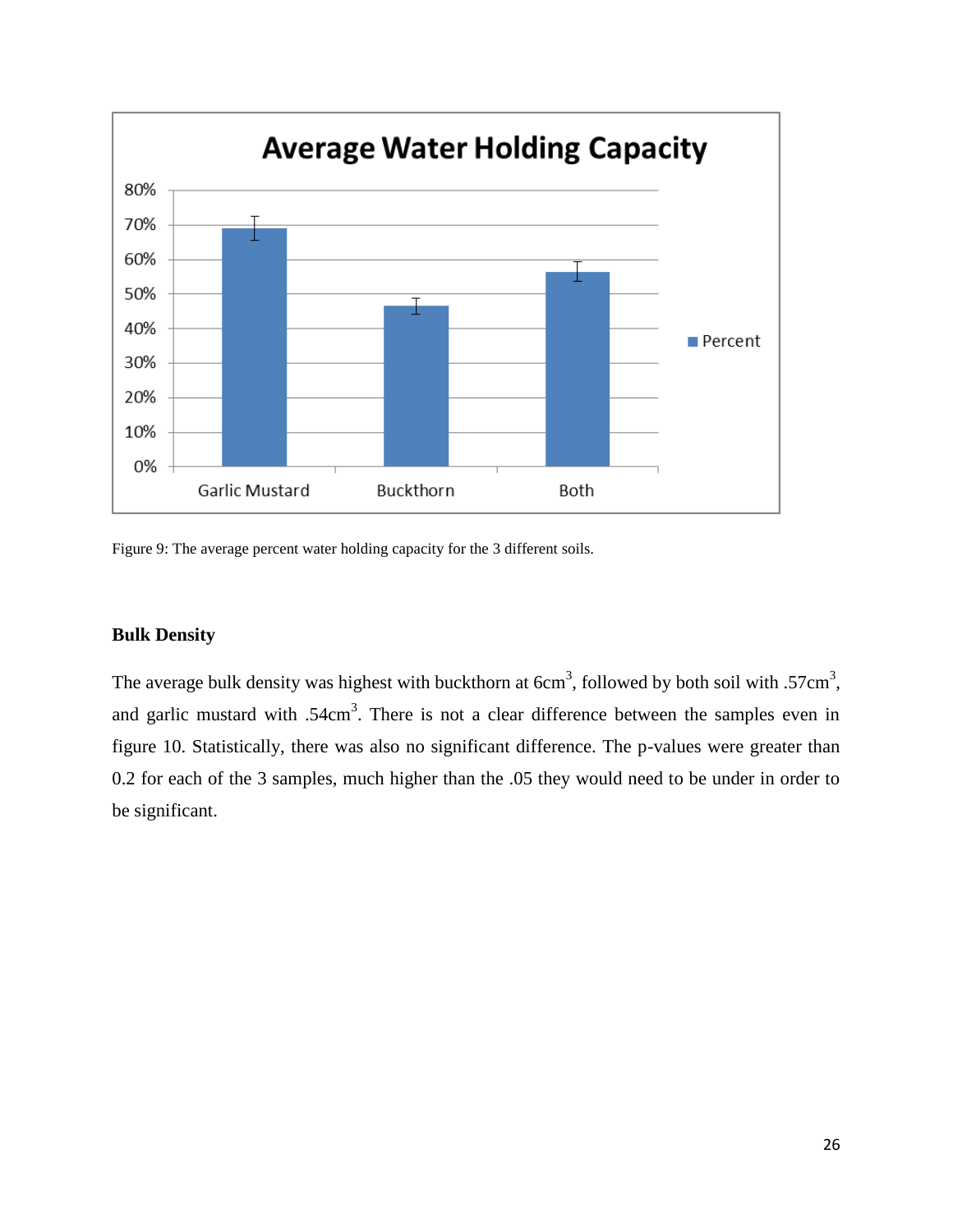

Figure 10: The average bulk density of the 3 soil types.

#### **PH**

There is a clear difference shown in figure 11 between the 3 soil types with buckthorn being the lowest at an average pH of 7.1, garlic mustard next with an average pH of 7.3, and the soil from both plants reaching the highest with an average pH of 7.6. Statistically, there is a significant difference when comparing the buckthorn samples with the samples of the combined plants. This p-value was 0.0567. Garlic mustard when compare to buckthorn showed a p-value of 0.195 and garlic mustard compared to the combined soil showed a p-value of 0.244.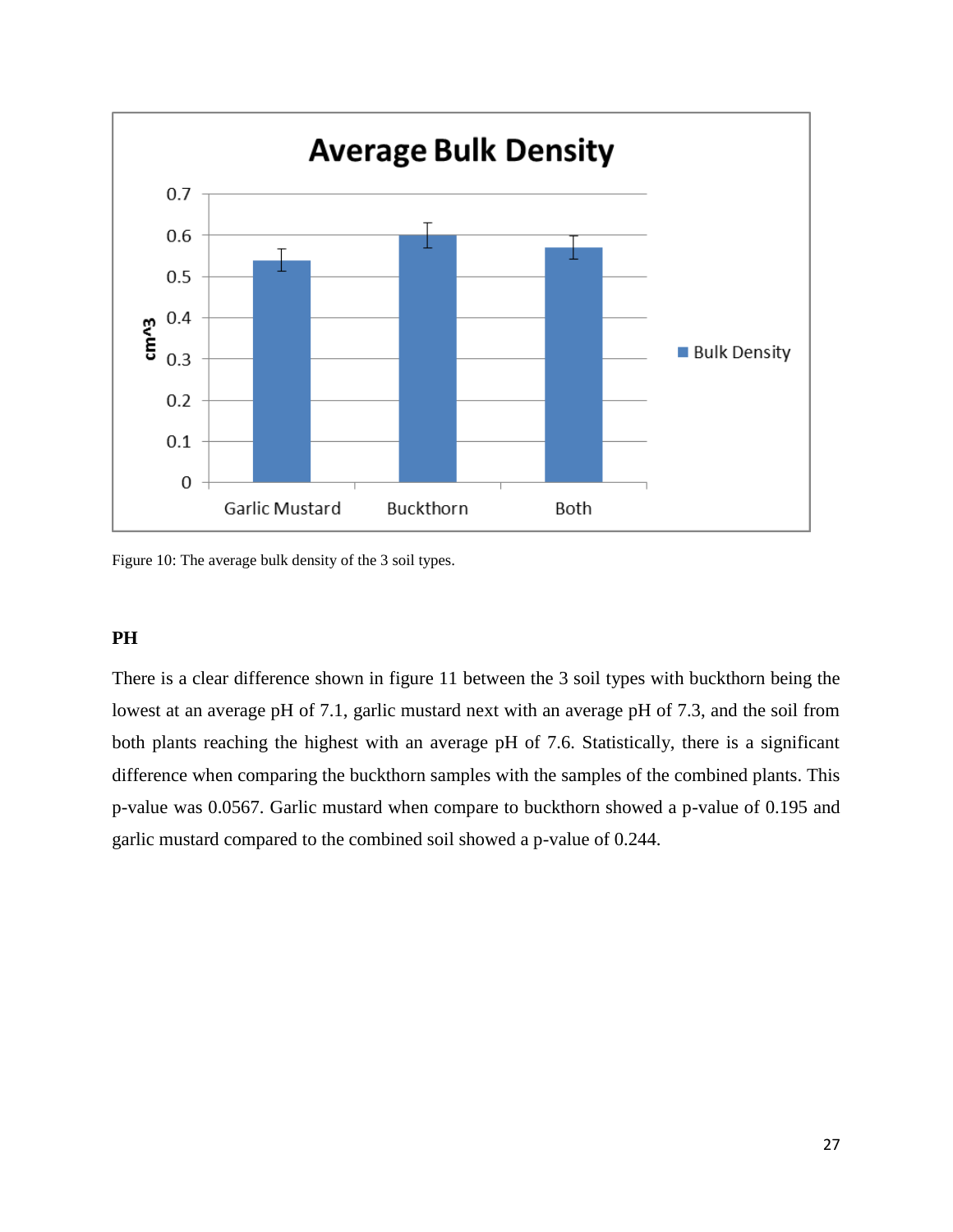

Figure 11: The average predicted pH values for the 3 soil types.

#### **Nutrients**

The nutrient levels show the most significant difference between the different soil types than any of the other tests. Figure 12 shows the buckthorn soil and combined plant soil to have an almost equal average phosphorous level at 95 and 97 pounds per acre respectively and garlic mustard to be much lower at 82 pounds per acre. Statistically garlic mustard vs. buckthorn showed a significant difference with a p-value of 0.006. Garlic mustard vs. the combined plant soil also showed a significant difference with a p-value of 0.039. Buckthorn vs. the combined plant soil was not significantly different with a p-value of 0.358. Nitrogen levels were very close between the soil types, but only garlic mustard vs. both showed a statistically significant difference with a p-value of 0.045. Garlic mustard vs. buckthorn was well above 0.4 and buckthorn vs. both had a value of 0.273. With the use of figure 12 one can see how closely related the three types are. Potassium levels follow the pattern on the other two nutrient counts, as evidenced in figure 12. Only one of the three combinations showed a statistically significant difference when a t-test was performed. Buckthorn vs. the combined plant soil contained a p-value of 0.090. Garlic Mustard vs. the combined plant soil contained a p-value of 0.318. Garlic Mustard vs. buckthorn contained a p-value of 0.028, showing this comparison to have a significant difference.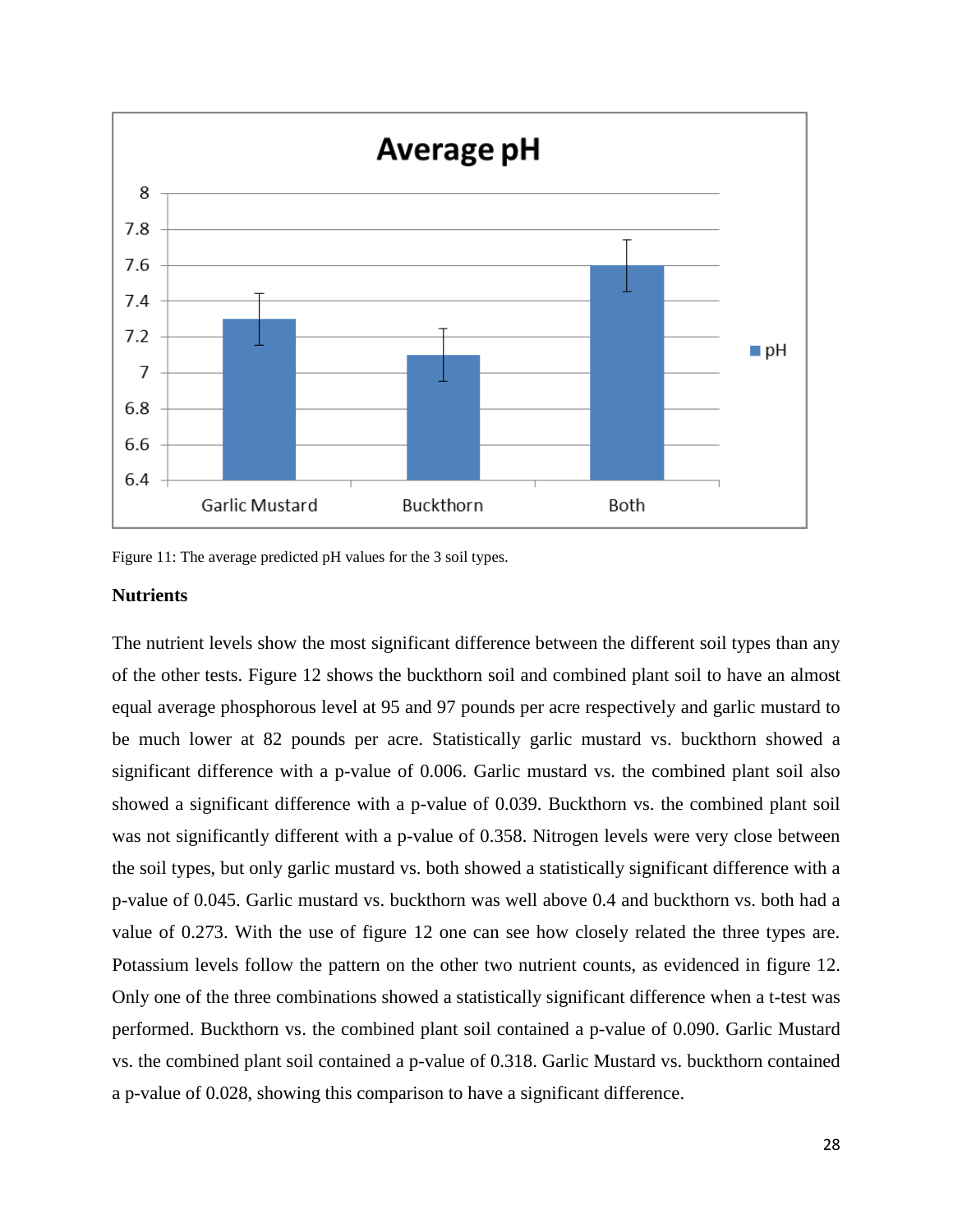

Figure 12: The predicted results in pounds per acre of average nutrients for the 3 soil types.

## **Discussion**

The purpose of this study was to determine if there would be a significant difference in soil composition between three types of soil: soil where only stands of buckthorn are growing, soil where only patches of garlic mustard are growing, and soil where the two invasive plants are growing together. Though not many results proved to be statistically significant, there were clear differences in the soil composition when concerning bulk density, moisture, pH, and nutrient levels. The hypothesis that with the combined growth of buckthorn and garlic mustard the soil composition will show a significant difference concerning the averages of the soil qualities when compared to soil composition of the two plants growing separately was supported with the results, however the idea that the amount of nutrients in the soil, pH, water holding capacity, and bulk density of the soil where both plants grow together will be higher than the average of the soil where the plants grow apart was not fully supported. This second part was supported with the nitrogen results and the pH. With the other results it appears the soil containing both plants was closer to an average of the properties of the two soils where the plants are growing apart.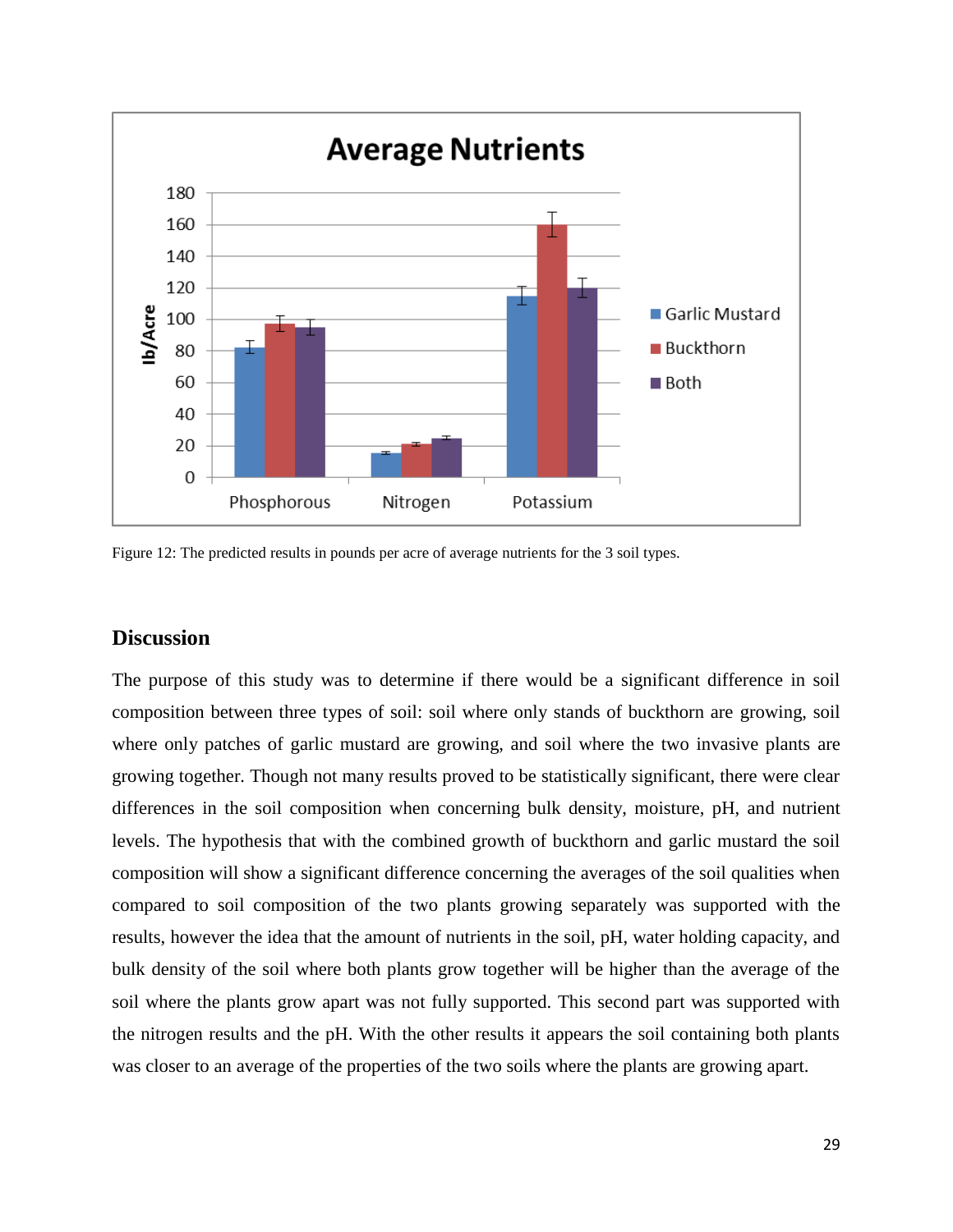Although not statistically significant according to the t-test results, the water holding capacity for the soil where the two plants were growing together was between the other two soil types at 56.53% on average (fig. 9). This is most likely due to the idea that garlic mustard has the ability to raise moisture content, allowing it to hold more water. Buckthorn has also been known to do this (Heneghan, 2006), but research on just how much is scarce. If the two plants were growing together it makes sense that the garlic mustard would raise the soil's ability to hold water, but not enough to its usual abilities because of the buckthorn growing in the area. Three of the four samples from the garlic mustard sites showed a significantly higher water holding capability than those from the buckthorn sites (not shown).

The bulk density results are similar to the results of the moisture testing in that they show the area where the two plants were growing together to be between the soils of the two plants growing separately (fig. 10). This is most likely again due to the idea that garlic mustard is able to hold more water than buckthorn due to its higher amount of pore space, so it raises the soils ability to hold more water also. Since bulk density is lower for garlic mustard, it means that this plant has a higher porosity and that water is able to penetrate the soil and trickle into it, allowing it to contain more water for a longer period of time. There is no statistically significant difference between the soils, which is understandable considering their closely related traits. Although garlic mustard may be able to hold more water than buckthorn, this does not mean buckthorn is unable to hold any water. On the contrary, these two plants are almost equal in their abilities, but according to the data received in this study the bulk density of garlic mustard of all four samples collected were lower than the four samples collected from buckthorn.

The pH values show a significant difference graphically for all three soil types (fig. 11) and statistically for two of the three comparisons. The only non-statistically different values were when the buckthorn soil pH was compared to the garlic mustard soil pH. This is most likely due to the idea that both garlic mustard and buckthorn prefer the same type of soil (higher in pH) so they will have the same basic pH originally. Since the combined soil pH is higher than the two individuals, it can be concluded that the two plants working together to raise the pH of the soil have succeeded in doing just that. The two plants have the ability to raise soil pH to a higher pH that suits their growing abilities (Rodgers, 2008; Heneghan, 2004). In this case, the two being in the same location has not hindered this ability, but increased it. This explains why there is a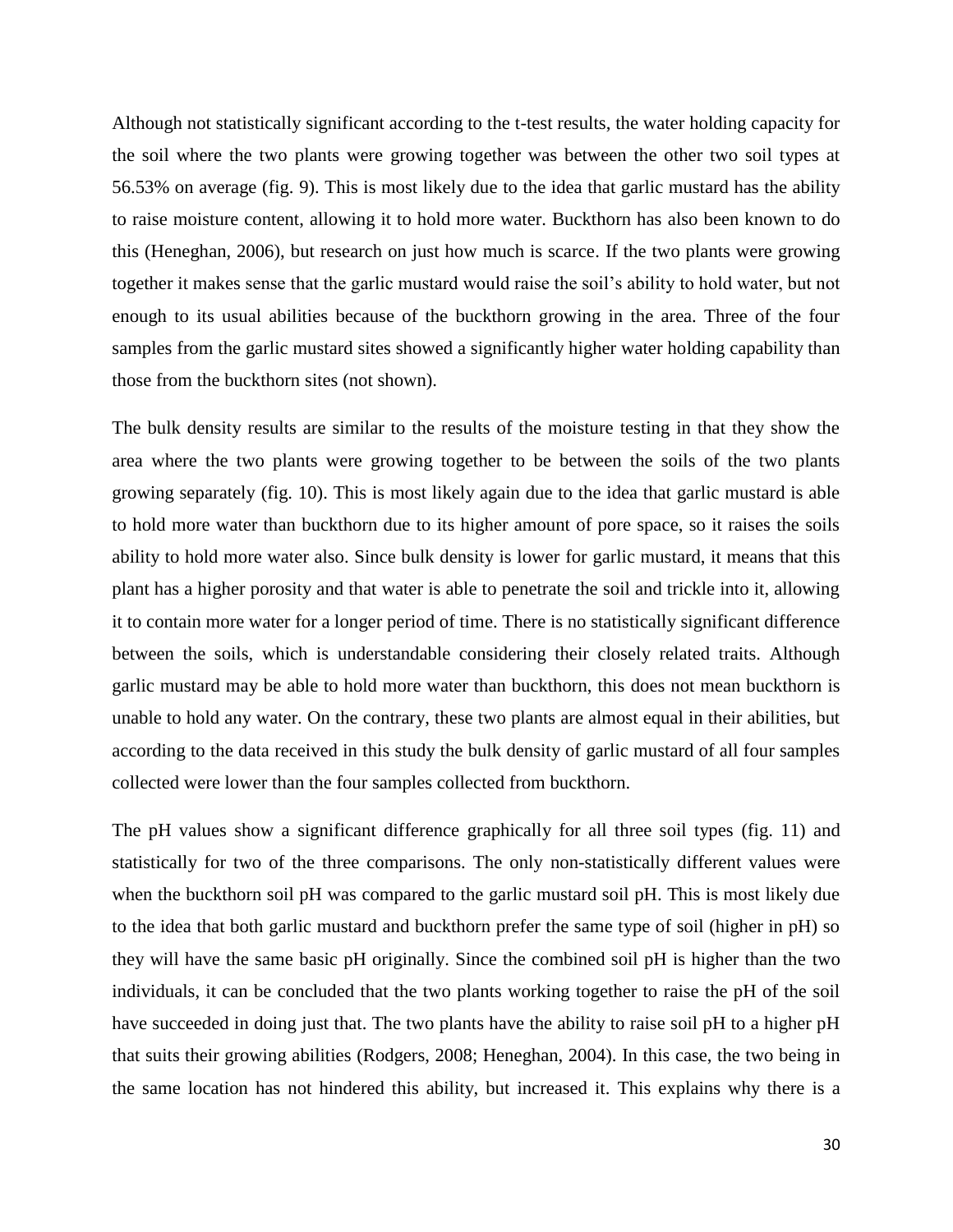significant difference when looking at the comparison between buckthorn and the combined plant soil and garlic mustard with the combined plant soil.

Buckthorn has been known to be able to increase the amount of phosphorous in the soil once the plant has successfully invaded an area (Heneghan, 2004). Because of this ability, the combined growth of buckthorn and garlic mustard in an area should show an almost equal amount of phosphorous in the soil than if buckthorn were growing alone. This is evident in figure 12 where buckthorn and the area with both plants have an almost equal amount of phosphorous. The buckthorn in this area may have a slightly higher amount of phosphorous due to higher productivity of the specific plants in the sample area. Garlic mustard does not hinder the intake of phosphorous in the soil, so its presence in the area does not have any kind of effect. Garlic mustard does however have the ability to raise phosphorous levels as well, which could explain why the combined soil has a high level of phosphorous (Rodgers, 2008). Buckthorn also has been known to incorporate more nitrogen into the soil, an ability garlic mustard has but to a smaller scale (Heneghan, 2004; Rodgers, 2008). This is evident in figure 12 as well. Since both plants have the ability to incorporate nitrogen into the soil, the results showing the area with the compared plants follow this theory by having a higher amount of nitrogen than the two separate soils. Potassium showed a statistically and graphically (fg. 12) significant difference between the two soils growing separately and the combined soil. This is most likely due to both garlic mustard and buckthorn being able to incorporate different amounts of potassium into the soil (Heneghan, 2004; Rodgers, 2008). With both plants incorporating the nutrient into the soil at different rates the amount in the soil at one time varies between sites. With the two plants growing together in the same area you can either obtain a higher amount in the soil due to both plants producing a large amount of potassium, or an average amount in the soil, due to one plant producing a smaller amount than the other. Buckthorn has a stronger ability for fast incorporation of this nutrient into the soil, which is supported by the results.

## **Conclusion:**

Overall, there are clear differences in soil composition depending on if garlic mustard and buckthorn are growing together or separately, even if they are minimal. More research is needed to see how these two plants affect soil in different environments, over different periods of time, or in other aspects aside from moisture, bulk density, pH, and these specific nutrients. Another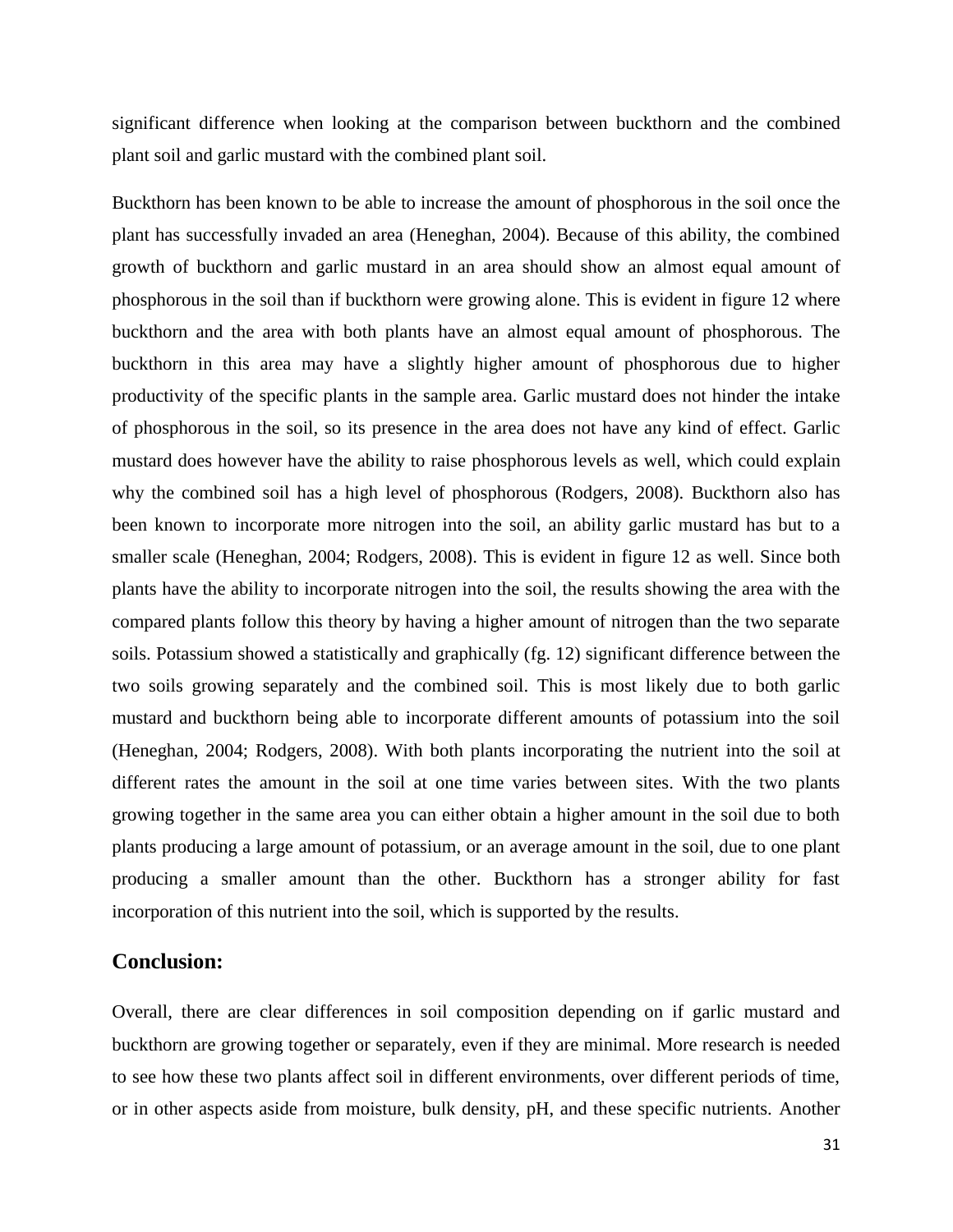method of improving this research would be to use more efficient testing methods on the soils that will give more accurate results. Using a much larger amount of samples will also help to give a clearer picture of the results. However, this research can be used to supplement future studies concerning the relationships between different invasive species, or how invasive species are able to affect soil composition. Understanding the abilities these invasive species possess may possibly help to improve measures of removal of the plants in that in order to prevent longterm effects on an ecosystem the plants would need to be removed before they are able to germinate. Existing plants should be completely removed rather than simply cut back. Future studies could use more samples from different forests in order to obtain a broader picture of what is occurring and to see if the results in this study show a pattern. Also, performing studies to show how each individual plant affects the soil composition rather than just doing a comparison study of how the two plants work together will show more of why the differences between the soils occurred rather than just knowing that they did occur.

#### Acknowledgments

I would like to acknowledge those who have contributed to this study throughout from its inception to the final project. First of all thank you to Dr. Tracy Gartner and Dr. Matt Zorn, my advisors for their continuous support and advice throughout this project. To Carthage College for the use of their arboretum to conduct my study, to Sara Fouts, Tom Heffernan, and Amy Wille for their assistance in soil collection and plant identification, and finally, to the Fall 2011 Senior Thesis class for their support and useful tips.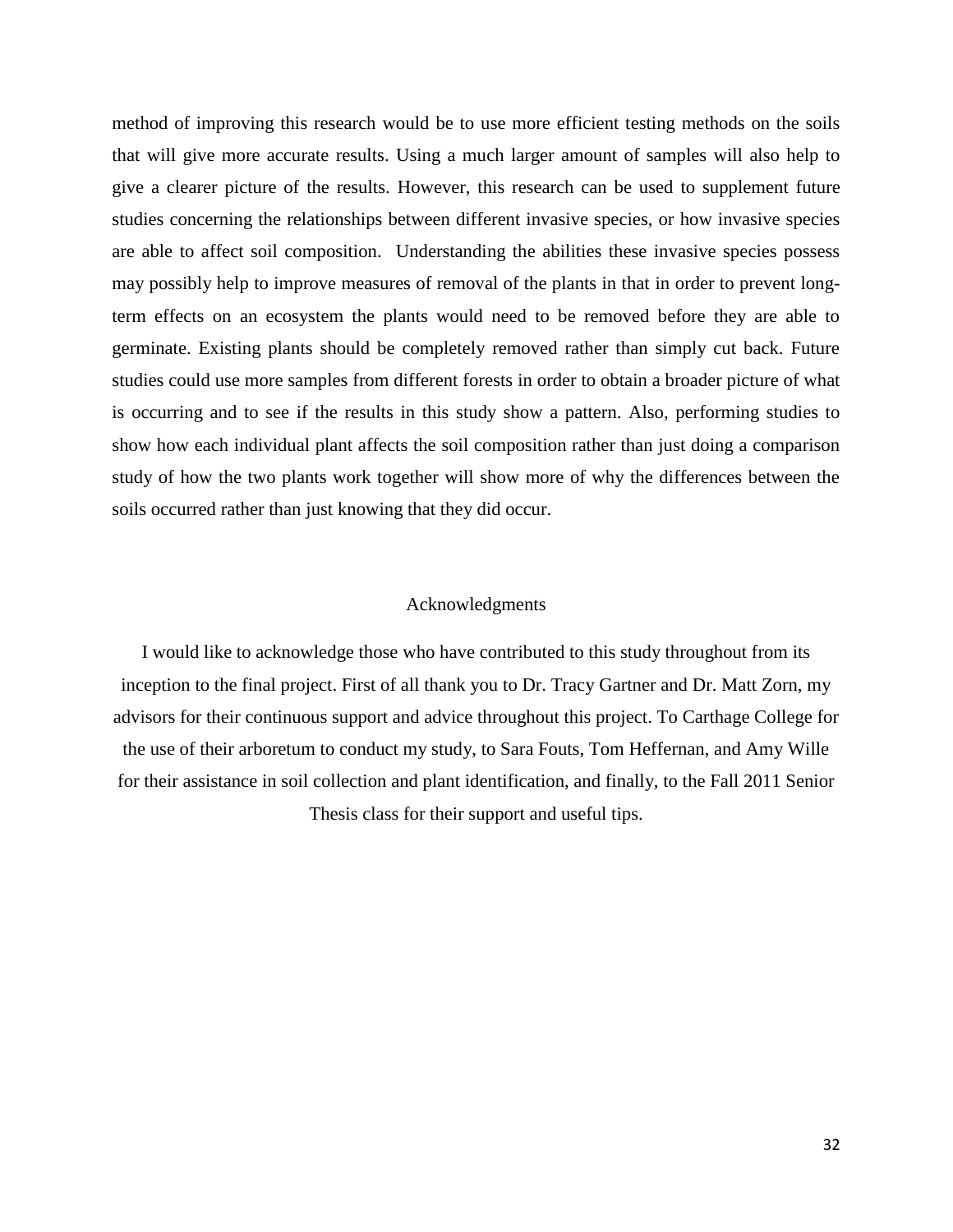## **References**

- Anderson, Roger C, Shivcharn S Dhillion, and Timothy M Kelley. "Aspects of the Ecology of an Invasive Plant, Garlic Mustard (Alliaria petiolata), in Central Illinois." *Restoration Ecology* 4.2 (1996): 181- 191. Print.
- Anderson, Roger C, and Timothy M Kelley. "Growth of garlic mustard (Alliaria petiolata) in native soils of different acidity." *Transactions, Illinois State Academy of Science* 88.3-4 (1995): 91-96. Print.
- Blossey, Bernd, and Rolf Notzold. "Evolution of Increased Competitive Ability in Invasive Nonindigenous Plants: A Hypothesis." *Journal of Ecology* 83.5 (1995): 887-889. Print.
- Daehler, Curtis C. "Performance Comparisons of Co-Occurring Native and Alien Invasive Plants: Implications for Conservation and Restoration." *Annual Review of Ecology, Evolution, and Systematics* 34 (2003): 183-211. Print.
- Davis, Adam S, et al. "Demographic Models Inform Selection of Biocontrol Agents for Garlic Mustard (Alliaria petiolata)." *Ecological Applications* 16.6 (2006): 2399-2410. Print.
- Dhillion, Shivcharn S, and Roger C Anderson. "Growth and photosynthetic response of first-year garlic mustard (alliaria petiolata) to varied irradiance." *Torrey Botanical Society* 126.1 (1999): 9-14. Print.
- Ehrenfeld, Joan G, Peter Kourtev, and Weize Huang. "Changes in Soil Functions Following Invasions of Exotic Understory Plants in Deciduous Forests." *Ecological Applications* 11.5 (2001): 1287-1300. Print.
- Gordan, Doria R. "Effects of Invasive, Non-Indigenous Plant Species on Ecosystem Processes: Lessons from Florida." *Ecological Applications* 8.4 (1998): 975-989. Print.
- Heneghan, Liam, et al. "European Buckthorn (Rhamnus cathartica) and its Effects on Some Ecosystem Properties in an Urban Woodland." *Ecological Restoration* 22.4 (2004): 275-280. Print.
- "Invasive Species." *Wisconsin Department of Natural Resources*. Wisconsin Department of Natural Resources, 23 June 2011. Web. 11 Oct. 2011. <http://dnr.wi.gov/invasives/>.
- Knight, Kathleen S, et al. "Ecology and ecosystem impacts of common buckthorn (Rhamnus cathartica): a review." *Biological Invasions* 9 (Feb. 2007): 925-937. Print.
- Kourtev, Peter S, Joan G Ehrenfeld, and Max Haggblom. "Exotic plant species alter microbial community structure and function in the soil." *Ecology* 83.11 (2002): 3152-3166. Print.
- Kurylo, J S, et al. "Rhamnus cathartica: Native and Naturalized Distribution and Habitat Preferences." *Journal of the Torrey Botanical Society* 134.3 (2007): 420-430. Print.